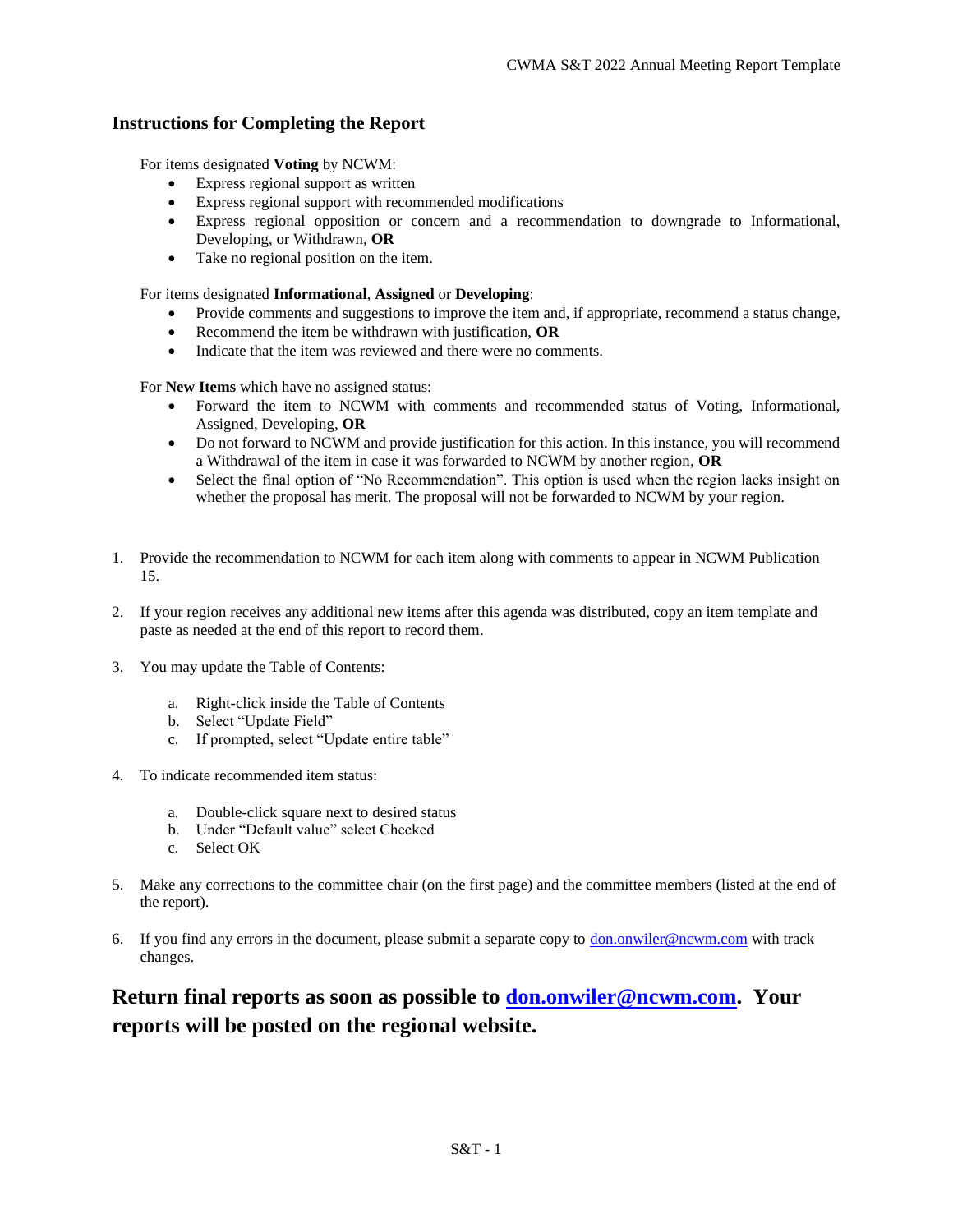# **CWMA Specifications and Tolerances (S&T) Committee 2022 Annual Meeting Report Template**

Mr. Charles Stutesman, Committee Chair Kansas

# **INTRODUCTION**

The S&T Committee will address the following items in Table A during the Interim Meeting. Table A identifies the agenda items by reference key, title of item, page number and the appendices by appendix designations. The headings and subjects apply to *Handbook 44 Specifications, Tolerances, and Other Technical Requirements for Weighing and Measuring Devices, 2020 Edition*. The first three letters of an item's reference key are assigned from the Subject Series List. The next 2 digits represent the year the item was introduced. The acronyms for organizations and technical terms used throughout the agenda are identified in Table B. In some cases, background information will be provided for an item. The fact that an item appears on the agenda does not mean it will be presented to the National Conference on Weights and Measures (NCWM) for a vote. The Committee will review its agenda and may withdraw some items, present some items for information meant for additional study, issue interpretations, or make specific recommendations for change to the publications identified, which will be presented for a vote at the Annual Meeting. The Committee may also take up routine or miscellaneous items brought to its attention after the preparation of this document. The Committee may decide to accept items for discussion that are not listed in this document, providing they meet the criteria for exceptions as presented in NCWM Policy 3.1.4. Handbooks, *Procedures to Modify Handbooks*. The Committee has not determined whether the items presented will be Voting or Informational in nature; these determinations will result from their deliberations at the Interim Meeting.

An "Item under Consideration" is a statement of proposal and not necessarily a recommendation of the Committee. Suggested revisions are shown in **bold face print** by **striking out** information to be deleted and **underlining** information to be added. Requirements that are proposed to be nonretroactive are printed in *bold faced italics*.

In some cases, there may be proposed changes affecting multiple model laws or regulations that share the same purpose or proposed changes to one model law or regulation may be dependent on the adoption of proposed changes to another. The Committee may group such items into "Blocks" to facilitate efficient handling for open hearings and voting. These blocks are identified in Committee's agenda.

All sessions are open to registered attendees of the conference. If the Committee must discuss any issue that involves proprietary information or other confidential material; that portion of the session dealing with the special issue may be closed if (1) the Chairman or, in his absence, the Chairman-Elect approves; (2) the Executive Director is notified; and (3) an announcement of the closed meeting is posted on or near the door to the meeting session and at the registration desk. If possible, the posting will be done at least a day prior to the planned closed session.

**Note:** It is policy to use metric units of measurement in publications; however, recommendations received by NCWM technical committees and regional weights and measures associations have been printed in this publication as submitted. Therefore, the report may contain references to inch-pound units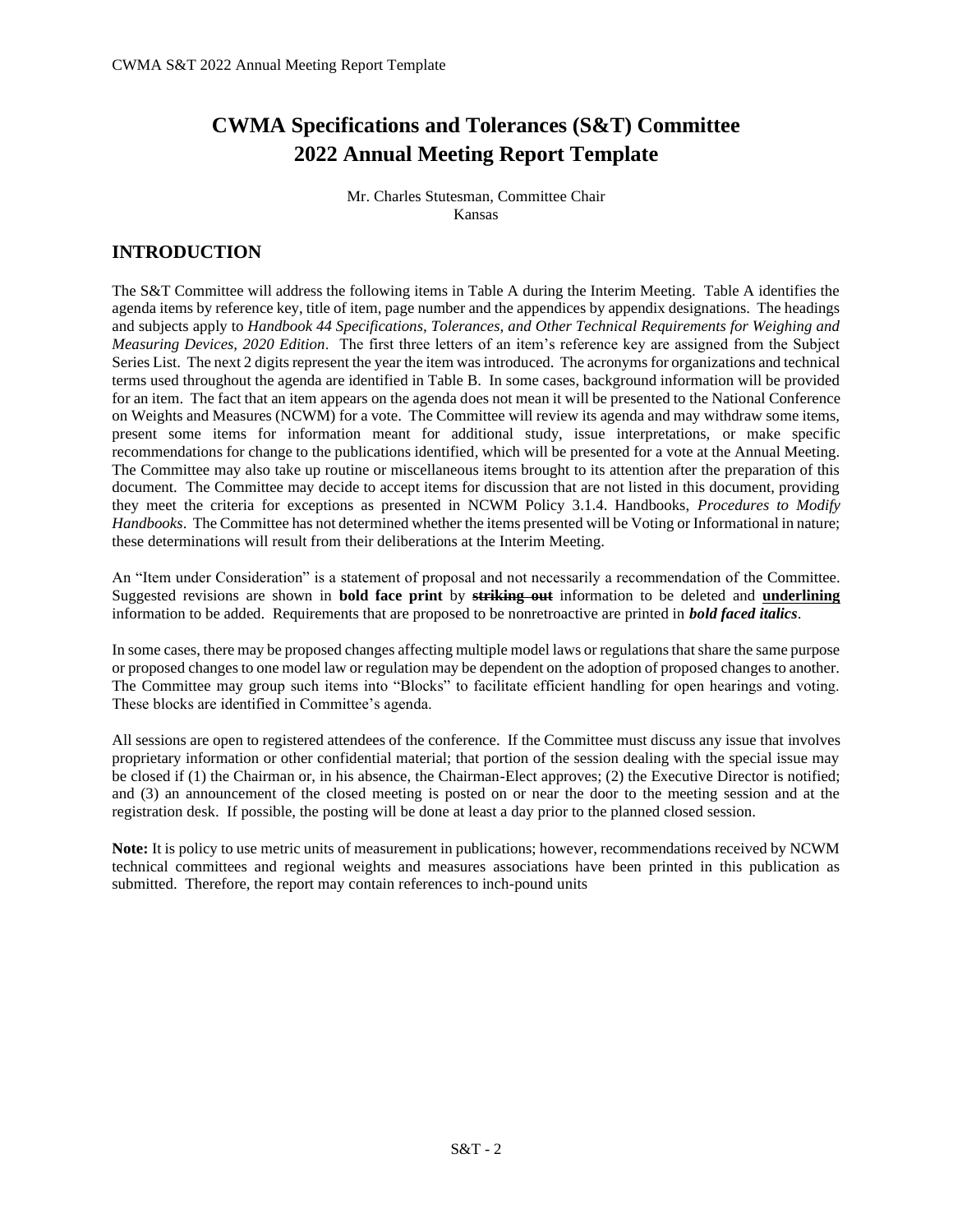| Liquefied Petroleum Gas and Anhydrous Ammonia Liquid-Measuring Devices LPG Series   |  |
|-------------------------------------------------------------------------------------|--|
|                                                                                     |  |
|                                                                                     |  |
|                                                                                     |  |
|                                                                                     |  |
|                                                                                     |  |
|                                                                                     |  |
|                                                                                     |  |
|                                                                                     |  |
|                                                                                     |  |
|                                                                                     |  |
|                                                                                     |  |
|                                                                                     |  |
|                                                                                     |  |
|                                                                                     |  |
|                                                                                     |  |
|                                                                                     |  |
|                                                                                     |  |
|                                                                                     |  |
|                                                                                     |  |
|                                                                                     |  |
|                                                                                     |  |
|                                                                                     |  |
|                                                                                     |  |
|                                                                                     |  |
|                                                                                     |  |
| Electronic Livestock, Meat, and Poultry Evaluation Systems and/or DevicesLVS Series |  |
|                                                                                     |  |
|                                                                                     |  |

# **Subject Series List**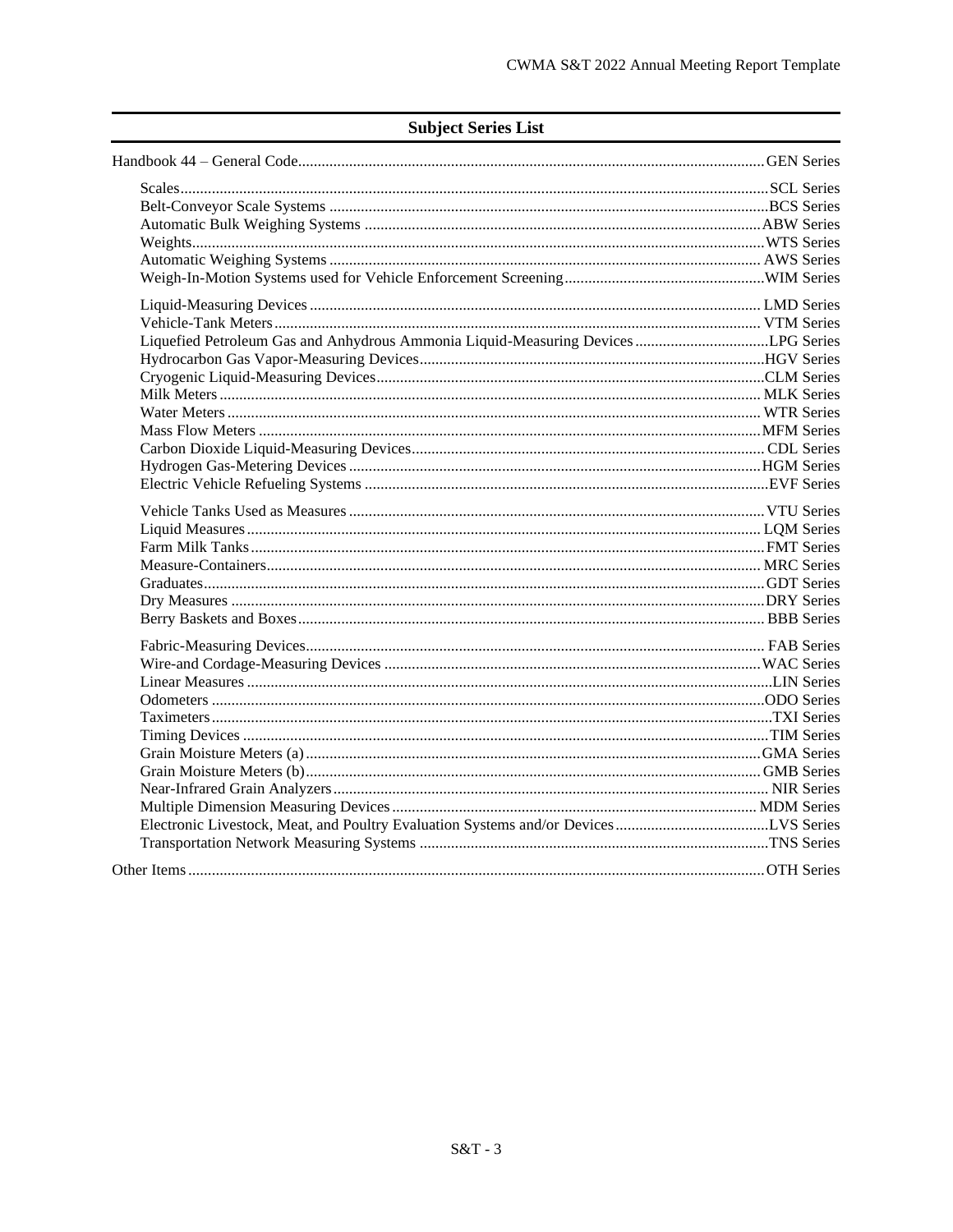|                                         |                        | <b>Table of Contents</b>                                                                                                                                                                                                                          |                     |
|-----------------------------------------|------------------------|---------------------------------------------------------------------------------------------------------------------------------------------------------------------------------------------------------------------------------------------------|---------------------|
| <b>Reference Key</b>                    |                        | <b>Title of Item</b>                                                                                                                                                                                                                              | <b>S&amp;T Page</b> |
|                                         |                        |                                                                                                                                                                                                                                                   |                     |
| <b>GEN-22.1</b><br><b>GEN-19.1</b>      | V<br>D                 | G-T.5. Tolerances on Tests When Transfer Standards are Used., Appendix A,<br>Section 3.2. Tolerances for Standards., and Appendix D - Definitions: standards,<br>field., transfer standard. and standard, transfer,  Error! Bookmark not defined. |                     |
| <b>SCL-SCALES</b>                       |                        |                                                                                                                                                                                                                                                   |                     |
| <b>SCL-20.9</b>                         | W                      | S.1.1.3. Zero Indication, Load Receiving Elements Separate from Weighing                                                                                                                                                                          |                     |
| <b>SCL-22.2</b>                         | A                      |                                                                                                                                                                                                                                                   |                     |
|                                         |                        |                                                                                                                                                                                                                                                   |                     |
| $LMD-21.1$<br>LMD-22.1                  | V<br>V                 | Table T.2. Accuracy Classes and Tolerances for Liquid Measuring Devices Covered                                                                                                                                                                   |                     |
|                                         |                        |                                                                                                                                                                                                                                                   |                     |
| VTM-18.1                                | V                      | S.3.1 Diversion of Measured Liquid and S.3.1.1. Means for Clearing the Discharge<br>Hose and UR.2.6. Clearing the Discharge on a multiple-product, single discharge                                                                               |                     |
| VTM-20.2                                | A                      |                                                                                                                                                                                                                                                   |                     |
|                                         |                        | LPG - LIQUIFIED PETROLEUM GAS AND ANHYDROUS AMMONIA LIQUID-MEASURING                                                                                                                                                                              |                     |
| $LPG-22.1$                              | V                      | A.1. General., and Appendix D - Definitions. Liquefied Petroleum Gas Retail Motor                                                                                                                                                                 |                     |
| $LPG-15.1$<br>LPG-22.2                  | D<br>W                 | S.2.6. Zero-Set-Back Interlock, for Stationary Customer-Operated Retail Motor-Fuel                                                                                                                                                                |                     |
| $LPG-22.3$                              | D                      | S.2.5. Zero-Set-Back Interlock., S.2.5.2. Zero -Set-Back Interlock for Stationary                                                                                                                                                                 |                     |
|                                         |                        |                                                                                                                                                                                                                                                   |                     |
| <b>MFM-15.1</b><br><b>MFM-22.1</b>      | D<br>V                 | Table T.2. Accuracy Classes and Tolerances for Mass Flow Meters.  16                                                                                                                                                                              |                     |
|                                         |                        |                                                                                                                                                                                                                                                   |                     |
| EVF-21.1<br><b>EVF-20.1</b><br>EVF-21.5 | $\mathbf{D}$<br>V<br>D |                                                                                                                                                                                                                                                   |                     |
| <b>TXI-TAXIMETERS</b>                   |                        |                                                                                                                                                                                                                                                   |                     |
| TXI-22.1                                | V                      |                                                                                                                                                                                                                                                   |                     |
|                                         |                        |                                                                                                                                                                                                                                                   |                     |
| GMA-19.1                                | D                      | Table T.2.1. Acceptance and Maintenance Tolerances Air Oven Method for All                                                                                                                                                                        |                     |
|                                         |                        |                                                                                                                                                                                                                                                   |                     |
| <b>MDM-22.1</b>                         | D                      |                                                                                                                                                                                                                                                   |                     |
| <b>OTH - OTHER ITEMS</b>                |                        |                                                                                                                                                                                                                                                   |                     |
| OTH-16.1                                | D                      |                                                                                                                                                                                                                                                   |                     |

# **Table A**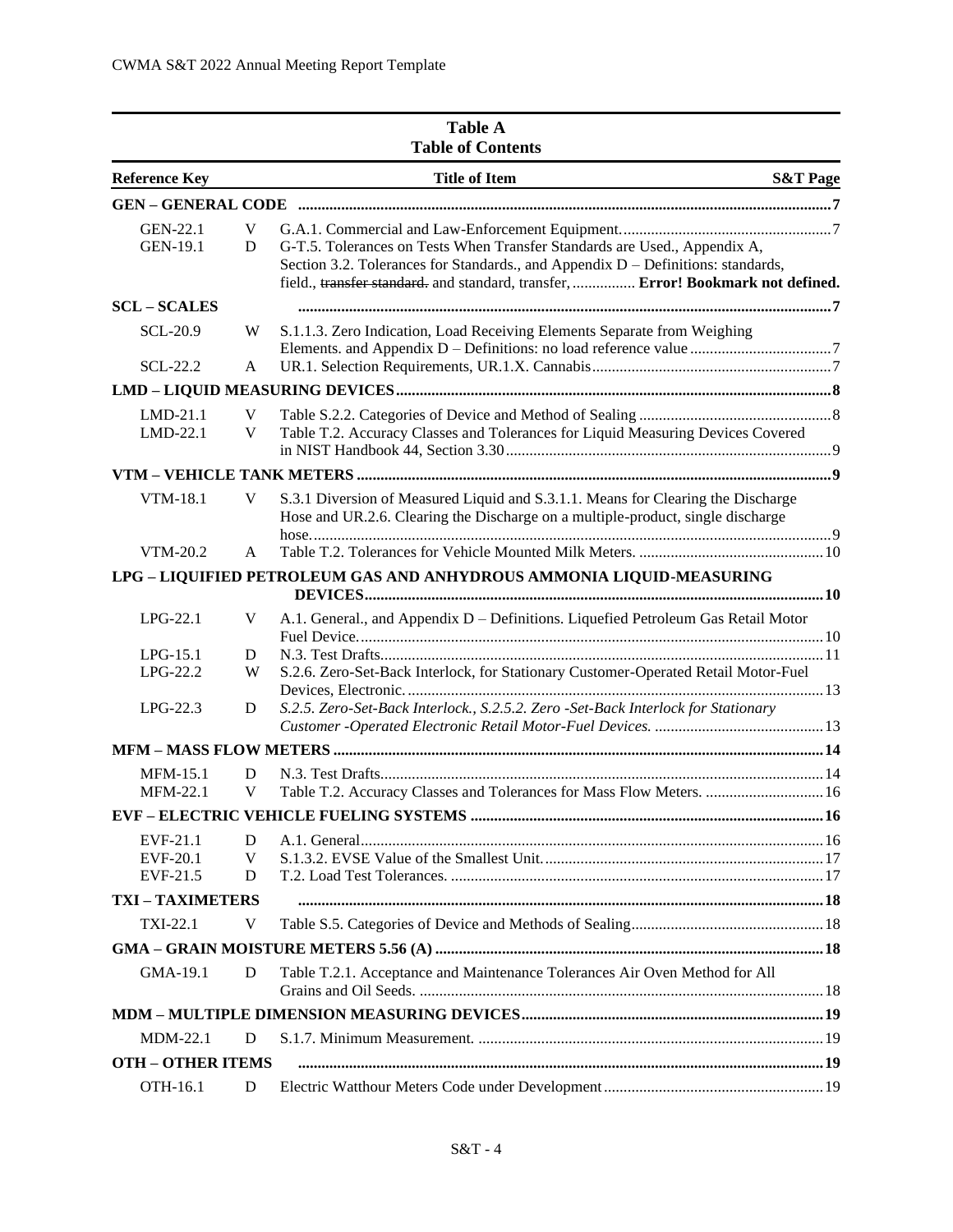| <b>OTH-22.1</b>           | D            | Appendix A: Fundamental Considerations, 3. Testing Apparatus  Error! Bookmark not<br>defined.                                                                      |  |
|---------------------------|--------------|--------------------------------------------------------------------------------------------------------------------------------------------------------------------|--|
| OTH-22.2                  | V            |                                                                                                                                                                    |  |
| <b>ITEM BLOCK 1 (B1)</b>  |              |                                                                                                                                                                    |  |
| B1: SCL-18.1              | W            |                                                                                                                                                                    |  |
| B1: ABW-18.1              | W            |                                                                                                                                                                    |  |
| B1: AWS-18.1              | W            | N.1.3. Verification (Testing) Standards, N.3.1. Official Tests, UR.4. Testing                                                                                      |  |
|                           |              |                                                                                                                                                                    |  |
| B1: CLM-18.1              | W            | N.3.2. Transfer Standard Test and T.3. On Tests Using Transfer Standards  21                                                                                       |  |
| B1: CDL-18.1              | W            | N.3.2. Transfer Standard Test, T.3. On Tests Using Transfer Standards  21                                                                                          |  |
| B1: HGM-18.1 W            |              | N.4.1. Master Meter (Transfer) Standard Test, T.4. Tolerance Application on Test                                                                                   |  |
|                           |              |                                                                                                                                                                    |  |
| B1: GMA-18.1 W            |              | 5.56(a): N.1.1. Air Oven Reference Method Transfer Standards, N.1.3. Meter to<br>Like-Type Meter Method Transfer Standards and 5.56(b): N.1.1. Transfer Standards, |  |
|                           |              |                                                                                                                                                                    |  |
| B1: LVS-18.1              | W            |                                                                                                                                                                    |  |
| B1: OTH-18.1              | W            | Appendix A: Fundamental Considerations, 3.2. Tolerances for Standards, 3.3.                                                                                        |  |
| B1: OTH-18.2              | W            | Appendix D - Definitions: fifth-wheel, official grain samples, transfer standard and                                                                               |  |
| <b>BLOCK 2 ITEMS (B2)</b> |              | DEFINE TRUE VALUE FOR USE IN ERROR CALCULATIONS 22                                                                                                                 |  |
| B2: SCL-20.3              | A            | S.5.4. Relationship of Minimum Load Cell Verification Interval to the Scale                                                                                        |  |
|                           |              |                                                                                                                                                                    |  |
| B2: SCL-20.4              | A            |                                                                                                                                                                    |  |
| B2: SCL-20.5              | A            |                                                                                                                                                                    |  |
| B2: SCL-20.6              | A            |                                                                                                                                                                    |  |
| B2: SCL-20.7              | A            |                                                                                                                                                                    |  |
| <b>B2: SCL-20.8</b>       | $\mathsf{A}$ |                                                                                                                                                                    |  |
| <b>BLOCK 3 ITEMS (B3)</b> |              | TOLERANCES FOR DISTANCE TESTING IN TAXIMETERS AND                                                                                                                  |  |
|                           |              |                                                                                                                                                                    |  |
| B3: TXI-20.1              | D            |                                                                                                                                                                    |  |
| B3: TNS-20.1              | D            |                                                                                                                                                                    |  |
| <b>BLOCK 4 ITEMS (B4)</b> |              | ELECTRONICALLY CAPTURED TICKETS OR RECEIPTS 25                                                                                                                     |  |
| B4: GEN-21.2 D            |              |                                                                                                                                                                    |  |
| B4: LMD-21.2 D            |              |                                                                                                                                                                    |  |
| B4: VTM-21.1 D            |              |                                                                                                                                                                    |  |
| B4: LPG-21.1 D            |              |                                                                                                                                                                    |  |
| B4: CLM-21.1 D            |              | S.1.4.1. Printed TicketRecorded Representation., UR.2.6.3. Printed TicketRecorded                                                                                  |  |
|                           |              |                                                                                                                                                                    |  |
| B4: MLK-21.1 D            |              | S.1.4.2. Printed Ticket Recorded Representation., UR.2.6.3. Printed TicketRecorded                                                                                 |  |
|                           |              |                                                                                                                                                                    |  |
| B4: MFM-21.2 D            |              | S.6. PrinterRecorded Representations., UR.2.6. Ticket Printer, Customer Ticket,                                                                                    |  |
|                           |              | Recorded Representation., UR.3.4. Printed Ticket. Recorded Representation. 25                                                                                      |  |
| B4: CDL-21.1 D            |              | S.1.4.1. Printed TicketRecorded Representations., UR.2.4.2. Tickets or Invoices.                                                                                   |  |
|                           |              |                                                                                                                                                                    |  |
| B4: HGM-21.1 D            |              | S.2.6. Recorded Representations, Point of Sale Systems., S.6. Printer. Recording<br>Element., UR.3.2. Vehicle-mounted Measuring Systems Ticket Printer Recording   |  |
|                           |              |                                                                                                                                                                    |  |
| B4: OTH-21.2 D            |              | Appendix D - Definitions.: recorded representations, recording element25                                                                                           |  |
| <b>ITEM BLOCK 5 (B5)</b>  |              |                                                                                                                                                                    |  |
| B5: CLM-18.2              | W            | N.3.2. Transfer Standard Test and T.3. On Tests Using Transfer Standards  26                                                                                       |  |
| B5: CDL-18.2              | W            | N.3.2. Transfer Standard Test and T.3. On Tests Using Transfer Standards  26                                                                                       |  |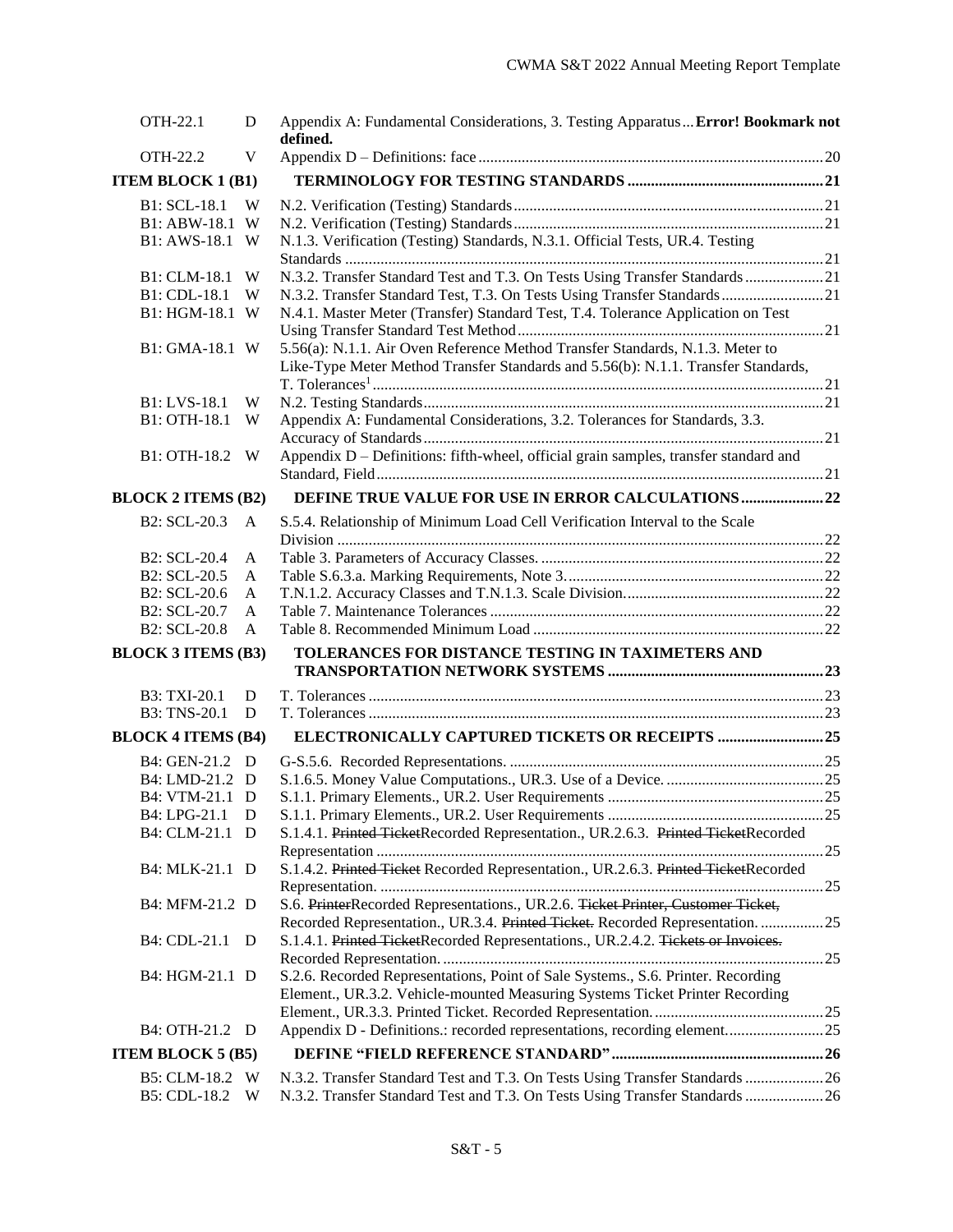| B5: HGM-18.2 W                                     |        | N.4.1. Master Meter (Transfer) Standard Test and T.4. Tolerance Application on                                                                                  | .26  |
|----------------------------------------------------|--------|-----------------------------------------------------------------------------------------------------------------------------------------------------------------|------|
| B5: OTH-18.3 W                                     |        | Appendix D - Definitions: field reference standard meter-and transfer standard26                                                                                |      |
| <b>BLOCK 6 ITEMS (B6)</b>                          |        | <b>COMMERCIAL AND LAW ENFORCEMENT, AXLE AND AXLE GROUP</b>                                                                                                      | . 26 |
| <b>B6: SCL-22.1</b><br><b>B6: SCL-22.3</b>         | D<br>D | UR.3.3. Single-Draft Vehicle Weighing., and UR.3.4. Axle and Axle Group Weight                                                                                  |      |
|                                                    |        |                                                                                                                                                                 | . 26 |
| <b>BLOCK 7 ITEMS (B7)</b>                          |        |                                                                                                                                                                 |      |
| B7: CLM-22.1 D<br>B7: CDL-22.1 D<br>B7: HGM-22.1 D |        | T.4. Tolerance Application on Tests Using Type 2 Transfer Standard Test Method27                                                                                |      |
| <b>BLOCK 8 ITEMS (B8)</b>                          |        | TOLERANCES ON TESTS USING TRANSFER 8STANDARDS, APPENDIX A<br>- TOLERANCES FOR STADARDS, AND APPENDIX D - FIELD STANARDS                                         |      |
| B8: GEN-19.1 D                                     |        | G-T.5. Tolerances on Tests When Transfer Standards are Used., Appendix A,<br>Section 3.2. Tolerances for Standards., and Appendix $D -$ Definitions: standards, |      |
| <b>B8: OTH-22.1</b>                                | D      |                                                                                                                                                                 |      |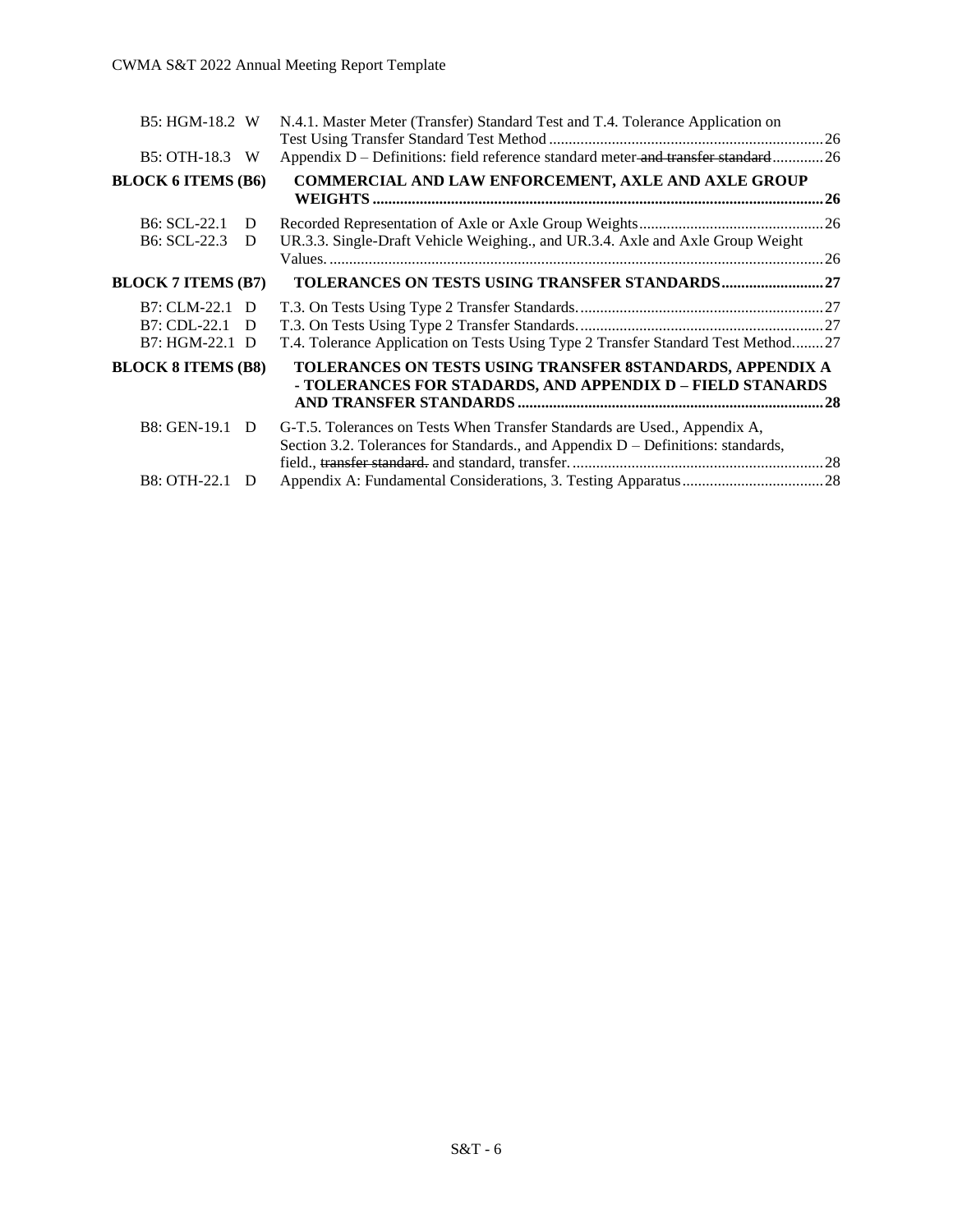| Acronym     | <b>Term</b>                              | Acronym                       | <b>Term</b>                           |
|-------------|------------------------------------------|-------------------------------|---------------------------------------|
| <b>ABWS</b> |                                          | <b>NEWMA</b>                  | Northeastern Weights and              |
|             | <b>Automatic Bulk Weighing System</b>    |                               | <b>Measures Association</b>           |
|             |                                          | <b>NIST</b>                   | National Institute of Standards and   |
| AAR         | <b>Association of American Railroads</b> |                               | Technology                            |
| API         | American Petroleum Institute             | <b>NTEP</b>                   | National Type Evaluation Program      |
| <b>CNG</b>  |                                          | <b>OIML</b>                   | International Organization of         |
|             | <b>Compressed Natural Gas</b>            |                               | Legal Metrology                       |
|             | Central Weights and Measures             | <b>OWM</b>                    |                                       |
| <b>CWMA</b> | Association                              |                               | Office of Weights and Measures        |
| EPO         | <b>Examination Procedure Outline</b>     | <b>RMFD</b>                   | Retail Motor Fuel Dispenser           |
| <b>FHWA</b> | Federal Highway Administration           | S&T                           | Specifications and Tolerances         |
| <b>GMM</b>  | Grain Moisture Meter                     | <b>SD</b>                     | Secure Digital                        |
| <b>GPS</b>  | Global Positioning System                | <b>SI</b>                     | International System of Units         |
| HB          | Handbook                                 | <b>SMA</b>                    | <b>Scale Manufactures Association</b> |
| <b>LMD</b>  |                                          | <b>SWMA</b>                   | Southern Weights and Measures         |
|             | <b>Liquid Measuring Devices</b>          |                               | Association                           |
| <b>LNG</b>  | <b>Liquefied Natural Gas</b>             | <b>TC</b>                     | <b>Technical Committee</b>            |
| <b>LPG</b>  | Liquefied Petroleum Gas                  | <b>USNWG</b>                  | <b>U.S. National Work Group</b>       |
| <b>MMA</b>  | Meter Manufacturers Association          | <b>VTM</b>                    | <b>Vehicle Tank Meter</b>             |
| <b>MDMD</b> | Multiple Dimension Measuring             |                               |                                       |
|             | Device                                   | <b>WIM</b><br>Weigh-in-Motion |                                       |
|             | National Conference on Weights           | <b>WWMA</b>                   | Western Weights and Measures          |
| <b>NCWM</b> | and Measures                             |                               | Association                           |

# **Table B Glossary of Acronyms and Terms**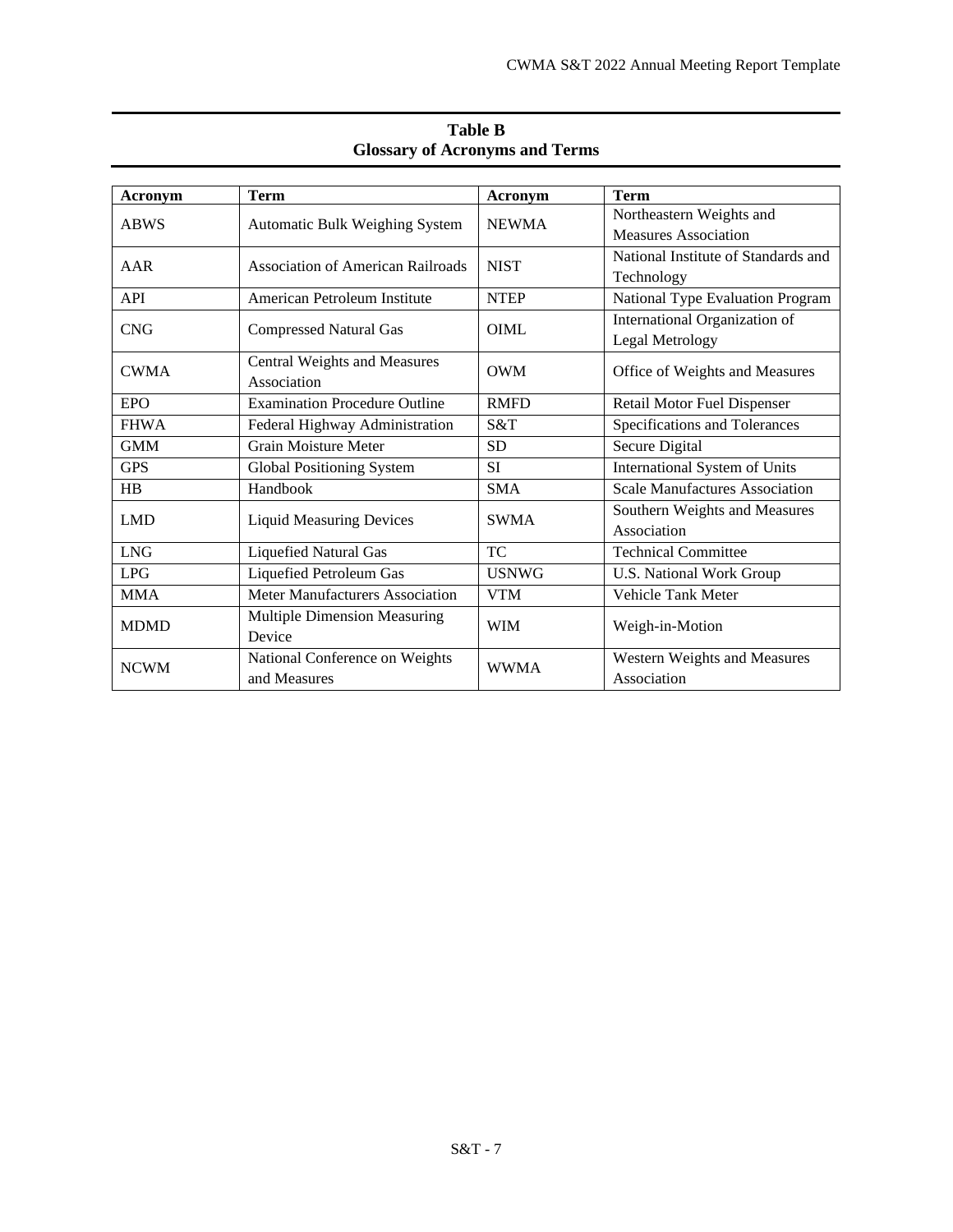# **Details of All Items**

*(In order by Reference Key)*

# <span id="page-7-0"></span>**GEN – GENERAL CODE**

## <span id="page-7-1"></span>**GEN-22.1 V G.A.1. Commercial and Law-Enforcement Equipment.**

| <b>CWMA Report: GEN-22.1</b>                                                                                                                                                                                                                                                                                                                                                                                                                                                                                                                                                                                                                                         |
|----------------------------------------------------------------------------------------------------------------------------------------------------------------------------------------------------------------------------------------------------------------------------------------------------------------------------------------------------------------------------------------------------------------------------------------------------------------------------------------------------------------------------------------------------------------------------------------------------------------------------------------------------------------------|
| Regional recommendation to NCWM on item status:                                                                                                                                                                                                                                                                                                                                                                                                                                                                                                                                                                                                                      |
| $\boxtimes$ Recommend as a Voting Item on the NCWM agenda<br>Recommend as an Information Item on the NCWM agenda<br>Recommend as an Assigned Item on the NCWM agenda<br>(To be developed by an NCWM Task Group or Subcommittee)<br>Recommend as a Developing Item on the NCWM agenda<br>(To be developed by source of the proposal)<br>Recommend Withdrawal of the Item from the NCWM agenda<br>(In the case of new proposals, do not forward this item to NCWM)<br>No recommendation from the region to NCWM<br>(If this is a new proposal, it will not be forwarded to the national committee by this region)                                                      |
| <b>Comments and justification for the regional recommendation to NCWM:</b> (This will appear in NCWM reports)                                                                                                                                                                                                                                                                                                                                                                                                                                                                                                                                                        |
| Jan Konijnenburg – NIST OWM – Stated fully developed and ready for a vote.<br>Russ Vires $-$ SMA $-$ Supports the item<br>Konrad Crockford $-$ ND $-$ Supports the item<br>Charlie Stutesman - KS - Believes final determination of a device should be decided by the local jurisdiction and<br>item should not move forward<br>Doug Musick – KS – The word commercial should be stricken from Line 13 on page 149 as well as Line 6 on page<br>150.<br>The CWMA S&T Committee believes this item is fully developed and should remain a voting item with the<br>following changes: Page 149 Line 13, $(1)$ To commercial weighing and measuring equipment; that is: |

## <span id="page-7-2"></span>**SCL – SCALES**

## <span id="page-7-3"></span>**SCL-20.9 W S.1.1.3. Zero Indication, Load Receiving Elements Separate from Weighing Elements. and Appendix D – Definitions: no load reference value**

## <span id="page-7-4"></span>**SCL-22.2 A UR.1. Selection Requirements, UR.1.X. Cannabis**

| <b>CWMA Report: SCL-22.2</b>                                                                                                                                                                                                                                                         |  |  |
|--------------------------------------------------------------------------------------------------------------------------------------------------------------------------------------------------------------------------------------------------------------------------------------|--|--|
| <b>Regional recommendation to NCWM on item status:</b>                                                                                                                                                                                                                               |  |  |
| Recommend as a Voting Item on the NCWM agenda<br>Recommend as an Information Item on the NCWM agenda<br>$\boxtimes$ Recommend as an Assigned Item on the NCWM agenda<br>(To be developed by an NCWM Task Group or Subcommittee)<br>Recommend as a Developing Item on the NCWM agenda |  |  |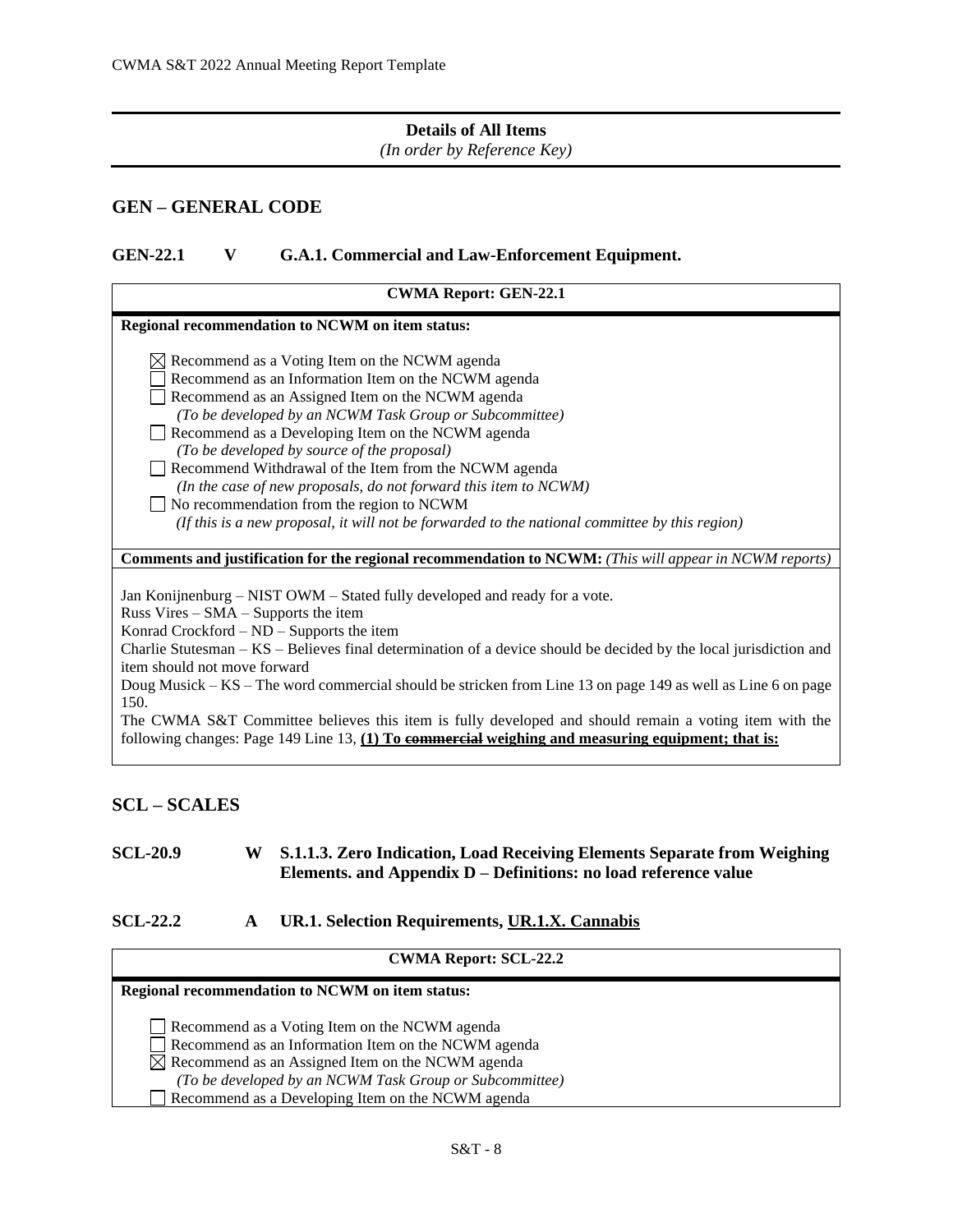*(To be developed by source of the proposal)*  Recommend Withdrawal of the Item from the NCWM agenda *(In the case of new proposals, do not forward this item to NCWM)* No recommendation from the region to NCWM  $\Box$  *(If this is a new proposal, it will not be forwarded to the national committee by this region)* **Comments and justification for the regional recommendation to NCWM:** *(This will appear in NCWM reports)* Doug Musick – KS – Welcomed the attempt to define suitability; Recommended the following: *SCL-22.2 UR.1. Selection Requirements, UR.1.X. Cannabis UR.1.X. Cannabis. – A retail Cannabis scale shall not be used to weigh net loads smaller than 100 displayed scale divisions "d"*, *(a) 0.01g for net weighments 10g or less, (b) 0.1g for net weighments greater than 10g and up to 100g, and (c) 1g for net weighments greater than 100g. (Added 20XX)* Russ Vires – SMA – The addition of a User Requirement is not the best approach in this situation; User Requirements do not typically apply to a specific commodity. Supports continuing as developing and the following proposed changes should be considered instead: The words "retail cannabis" should be added to the "Class II" section of Table 7a. The words "bulk cannabis processing and sales" should be added to the "Class III" *section of Table 7a.* Charlie Stutesman – KS – Questions why only metric units are referenced and not also include inch-pound units. The CWMA S&T Committee recommends this item remain with the NCWM Cannabis Task Group and that the suggested changes are considered.

# <span id="page-8-0"></span>**LMD – LIQUID MEASURING DEVICES**

## <span id="page-8-1"></span>**LMD-21.1 V Table S.2.2. Categories of Device and Method of Sealing**

| <b>CWMA Report: LMD-21.1</b>                                                                                                                                                                                                                                                                                                                                                                                                                                                                                                                                                                                    |
|-----------------------------------------------------------------------------------------------------------------------------------------------------------------------------------------------------------------------------------------------------------------------------------------------------------------------------------------------------------------------------------------------------------------------------------------------------------------------------------------------------------------------------------------------------------------------------------------------------------------|
| Regional recommendation to NCWM on item status:                                                                                                                                                                                                                                                                                                                                                                                                                                                                                                                                                                 |
| $\boxtimes$ Recommend as a Voting Item on the NCWM agenda<br>Recommend as an Information Item on the NCWM agenda<br>Recommend as an Assigned Item on the NCWM agenda<br>(To be developed by an NCWM Task Group or Subcommittee)<br>Recommend as a Developing Item on the NCWM agenda<br>(To be developed by source of the proposal)<br>Recommend Withdrawal of the Item from the NCWM agenda<br>(In the case of new proposals, do not forward this item to NCWM)<br>No recommendation from the region to NCWM<br>(If this is a new proposal, it will not be forwarded to the national committee by this region) |
| <b>Comments and justification for the regional recommendation to NCWM:</b> (This will appear in NCWM reports)                                                                                                                                                                                                                                                                                                                                                                                                                                                                                                   |
| Brent Price - Gilbarco - On behalf of Gilbarco and industry, appreciate the support to allow electronic format for<br>event logger. Printed copy on site is difficult when the system doesn't contain printers. Taxi meters and EVSE<br>allow digital versions of event logger.<br>The CWMA S&T Committee recommends this item to remain a voting item.                                                                                                                                                                                                                                                         |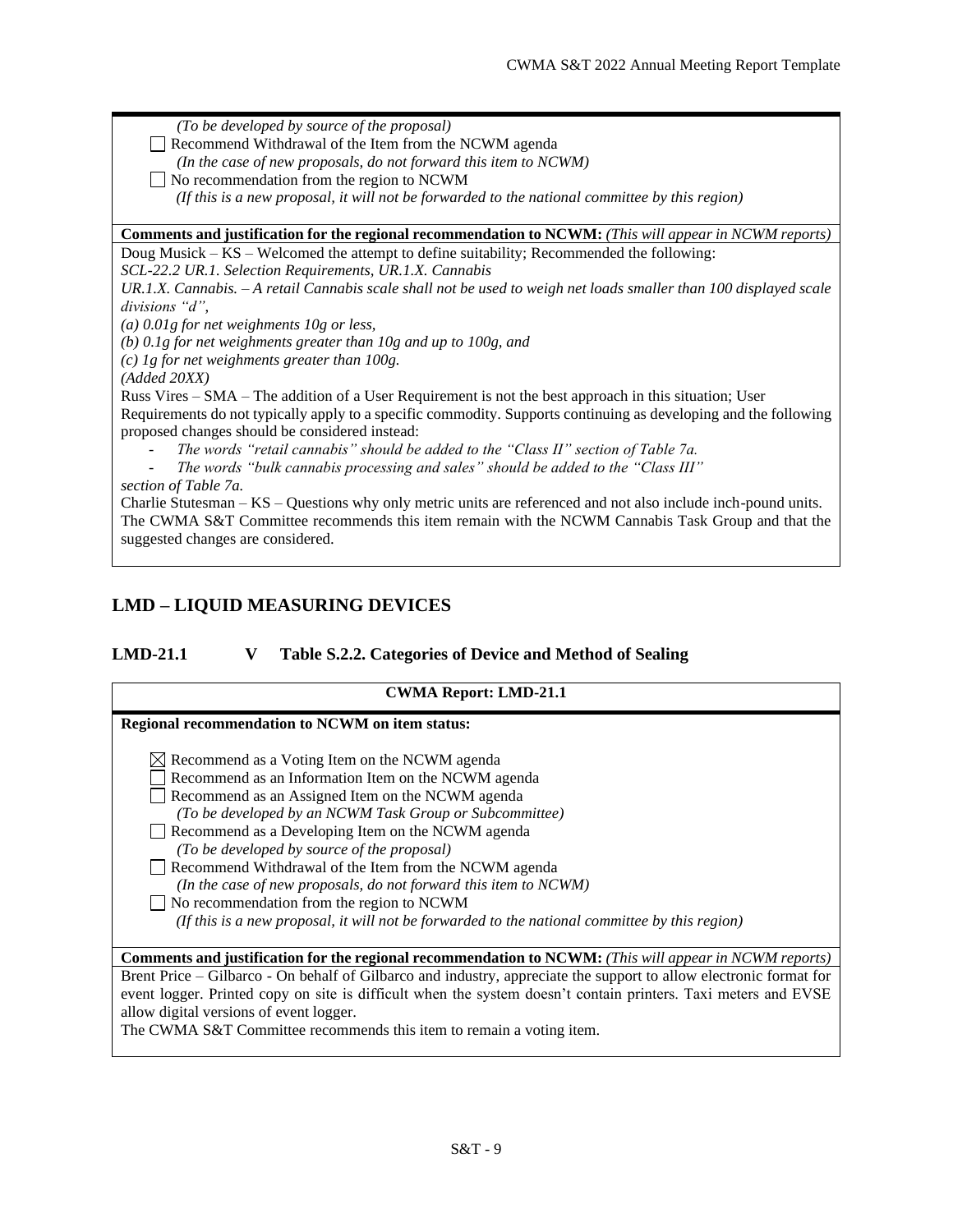## <span id="page-9-0"></span>**LMD-22.1 V Table T.2. Accuracy Classes and Tolerances for Liquid Measuring Devices Covered in NIST Handbook 44, Section 3.30**

| <b>CWMA A Report: LMD-22.1</b>                                                                                |
|---------------------------------------------------------------------------------------------------------------|
| Regional recommendation to NCWM on item status:                                                               |
| $\boxtimes$ Recommend as a Voting Item on the NCWM agenda                                                     |
| Recommend as an Information Item on the NCWM agenda                                                           |
| Recommend as an Assigned Item on the NCWM agenda                                                              |
| (To be developed by an NCWM Task Group or Subcommittee)                                                       |
| Recommend as a Developing Item on the NCWM agenda                                                             |
| (To be developed by source of the proposal)                                                                   |
| Recommend Withdrawal of the Item from the NCWM agenda                                                         |
| (In the case of new proposals, do not forward this item to NCWM)                                              |
| $\Box$ No recommendation from the region to NCWM                                                              |
| (If this is a new proposal, it will not be forwarded to the national committee by this region)                |
|                                                                                                               |
| <b>Comments and justification for the regional recommendation to NCWM:</b> (This will appear in NCWM reports) |
| Michael Keilty - Endress+Hauser, Chair of NTEP Measuring Sector - Possibility of confusion that would allow   |
| retail DEF dispensers to have a different tolerance. Recommend moving forward as voting item.                 |
| Brent Price – Gilbarco - Supports the item. When DEF dispensers were built, they built them along the same    |

guidelines as RMFD. This provides clarity.

The CWMA S&T Committee recommends this item to remain a voting item.

# <span id="page-9-1"></span>**VTM – VEHICLE TANK METERS**

# <span id="page-9-2"></span>**VTM-18.1 V S.3.1 Diversion of Measured Liquid and S.3.1.1. Means for Clearing the Discharge Hose and UR.2.6. Clearing the Discharge on a multiple-product, single discharge hose.**

| <b>CWMA Report: VTM-18.1</b>                                                                                  |
|---------------------------------------------------------------------------------------------------------------|
| Regional recommendation to NCWM on item status:                                                               |
| $\boxtimes$ Recommend as a Voting Item on the NCWM agenda                                                     |
| Recommend as an Information Item on the NCWM agenda                                                           |
| Recommend as an Assigned Item on the NCWM agenda                                                              |
| (To be developed by an NCWM Task Group or Subcommittee)                                                       |
| Recommend as a Developing Item on the NCWM agenda                                                             |
| (To be developed by source of the proposal)                                                                   |
| Recommend Withdrawal of the Item from the NCWM agenda                                                         |
| (In the case of new proposals, do not forward this item to NCWM)                                              |
| No recommendation from the region to NCWM                                                                     |
| (If this is a new proposal, it will not be forwarded to the national committee by this region)                |
|                                                                                                               |
| <b>Comments and justification for the regional recommendation to NCWM:</b> (This will appear in NCWM reports) |
| No comments from the floor.                                                                                   |
| The CWMA S&T Committee recommends this item to remain a voting item.                                          |
|                                                                                                               |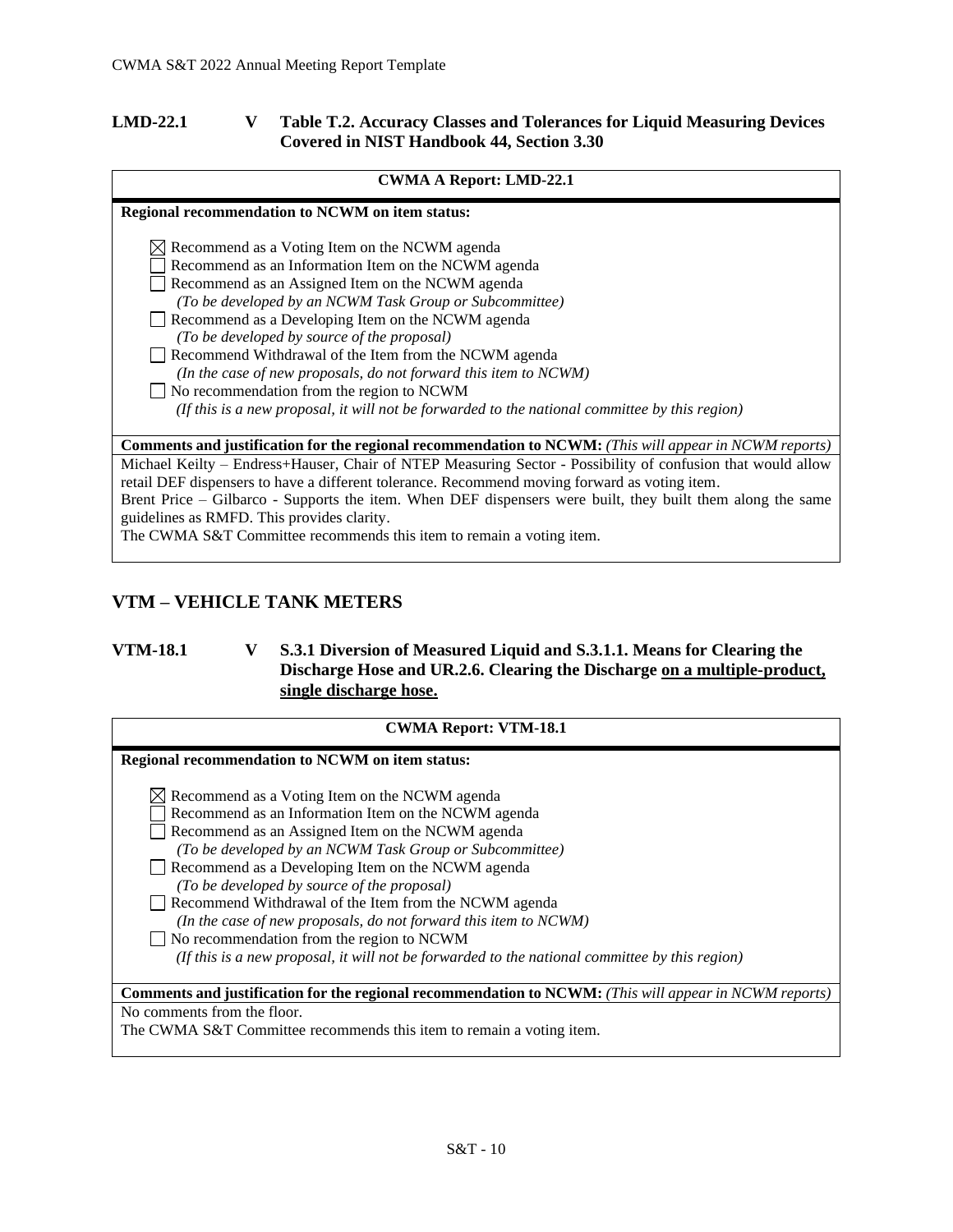## <span id="page-10-0"></span>**VTM-20.2 A Table T.2. Tolerances for Vehicle Mounted Milk Meters.**

#### **CWMA Report: VTM-20.2**

| Regional recommendation to NCWM on item status:                                                               |
|---------------------------------------------------------------------------------------------------------------|
|                                                                                                               |
| Recommend as a Voting Item on the NCWM agenda                                                                 |
| Recommend as an Information Item on the NCWM agenda                                                           |
| $\boxtimes$ Recommend as an Assigned Item on the NCWM agenda                                                  |
| (To be developed by an NCWM Task Group or Subcommittee)                                                       |
| Recommend as a Developing Item on the NCWM agenda                                                             |
| (To be developed by source of the proposal)                                                                   |
| Recommend Withdrawal of the Item from the NCWM agenda                                                         |
| (In the case of new proposals, do not forward this item to NCWM)                                              |
| $\Box$ No recommendation from the region to NCWM                                                              |
| (If this is a new proposal, it will not be forwarded to the national committee by this region)                |
|                                                                                                               |
| <b>Comments and justification for the regional recommendation to NCWM:</b> (This will appear in NCWM reports) |
| Charlie Stutesman – KS, Chair of Milk Meter Tolerance Task Group (MMTTG) – Following 2022 NCWM Interim        |
| meeting, this item was sent back to the MMTTG. Moving forward with staying with original tolerances that were |
| proposed. Request to expand scope has been submitted. There will be a MMTTG meeting prior to the July annual  |

The CWMA S&T Committee recommends this item to remain an assigned item.

meeting. Hoping to move forward and elevate to voting status for next cycle.

# <span id="page-10-1"></span>**LPG – LIQUIFIED PETROLEUM GAS AND ANHYDROUS AMMONIA LIQUID-MEASURING DEVICES**

## <span id="page-10-2"></span>**LPG-22.1 V A.1. General., and Appendix D – Definitions. Liquefied Petroleum Gas Retail Motor Fuel Device.**

| <b>CWMA Report: LPG-22.1</b>                                                                                  |
|---------------------------------------------------------------------------------------------------------------|
| Regional recommendation to NCWM on item status:                                                               |
| $\boxtimes$ Recommend as a Voting Item on the NCWM agenda                                                     |
| Recommend as an Information Item on the NCWM agenda                                                           |
| Recommend as an Assigned Item on the NCWM agenda                                                              |
| (To be developed by an NCWM Task Group or Subcommittee)                                                       |
| Recommend as a Developing Item on the NCWM agenda                                                             |
| (To be developed by source of the proposal)                                                                   |
| Recommend Withdrawal of the Item from the NCWM agenda                                                         |
| (In the case of new proposals, do not forward this item to NCWM)                                              |
| No recommendation from the region to NCWM                                                                     |
| (If this is a new proposal, it will not be forwarded to the national committee by this region)                |
| <b>Comments and justification for the regional recommendation to NCWM:</b> (This will appear in NCWM reports) |
| No comments from the floor.                                                                                   |
| The CWMA S&T Committee recommends this item to remain a voting item.                                          |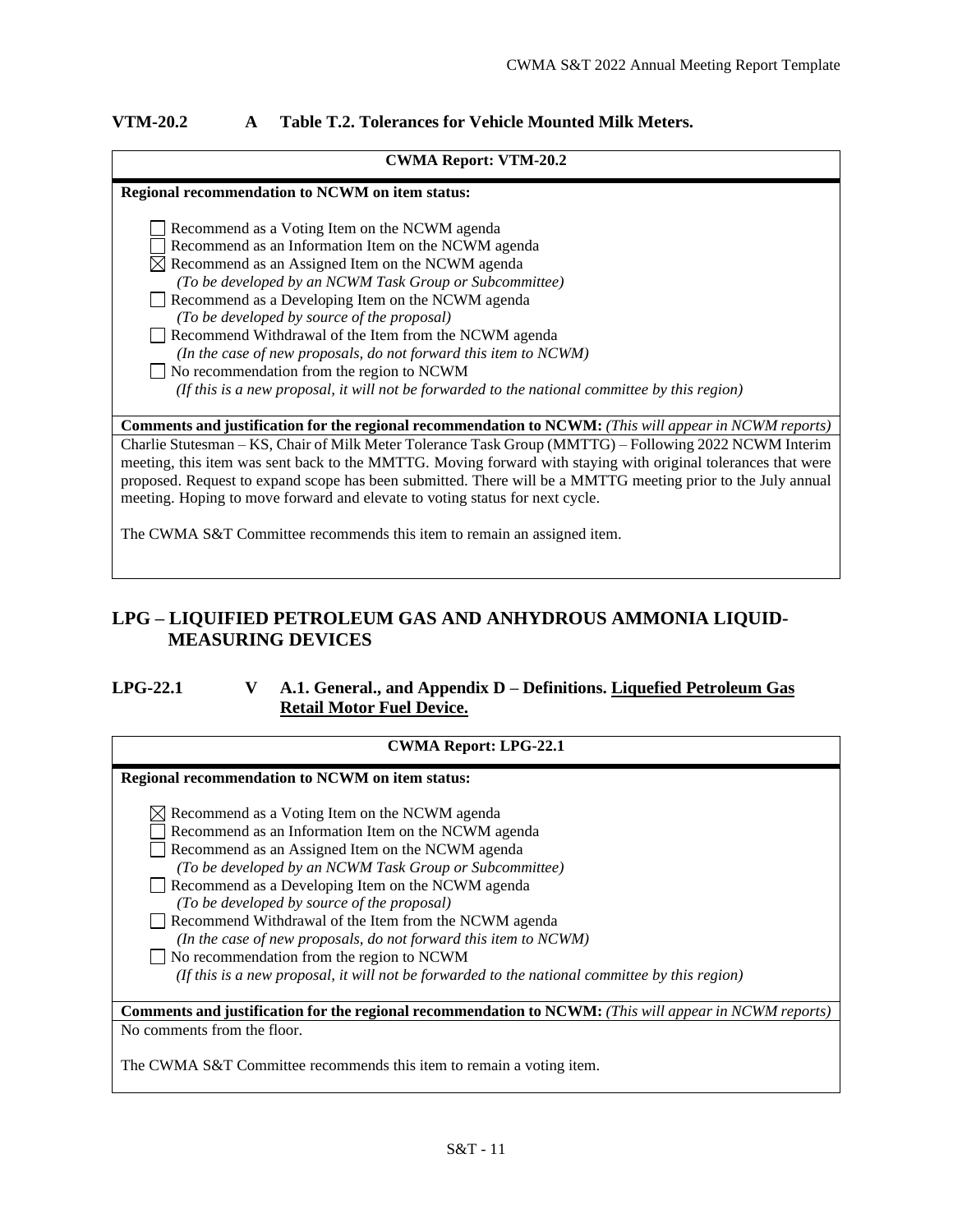## <span id="page-11-0"></span>**LPG-15.1 VD N.3. Test Drafts.**

# **CWMA Report: LPG-15.1 Regional recommendation to NCWM on item status:**  $\boxtimes$  Recommend as a Voting Item on the NCWM agenda Recommend as an Information Item on the NCWM agenda Recommend as an Assigned Item on the NCWM agenda *(To be developed by an NCWM Task Group or Subcommittee)* Recommend as a Developing Item on the NCWM agenda *(To be developed by source of the proposal)*  Recommend Withdrawal of the Item from the NCWM agenda *(In the case of new proposals, do not forward this item to NCWM)* No recommendation from the region to NCWM  *(If this is a new proposal, it will not be forwarded to the national committee by this region)* **Comments and justification for the regional recommendation to NCWM:** *(This will appear in NCWM reports)* Micheal Keilty – Endress+Hauser – Mr. Keilty presented calibration data at the 2022 NCWM Interim meeting. No recommendations from NCWM have been released. Recommended a minor change that re-includes the word "meters" because it was confusing how to apply testing requirements. Both items explain the amount of test drafts that differ from other volume standards. Field standard meter provides flexibility for use across many different

products and densities. Field Standards are tested against OIML and API standards using gravimetric methods that are NIST traceable. Accuracy and repeatability are long term, it is a maintenance free system with no moving parts. These systems save time and space, contain embedded diagnostics, are easy to use, and easy to maintain. It is easy to train the operator of these systems. NMi has issued a test report on this system. Various setups can be mounted to a rack and easily transported. SWMA and CWMA recommended this item move forward as voting item in the 2021 Interim meeting. Recommending placing as voting today and move forward for a vote this week.

Jan Konijnenburg – NIST OWM - State and industry have a need to use various types of field test standards to evaluate commercial devices installed in the marketplace. NIST OWM recognizes the need to use various standards to test commercial devices and support the use of these standards when test data supports its use.

The NIST OWM is also supporting the use of various types of field test standards through the purchase of several meters and the collection of data throughout the U.S.

The purpose statement for Items LPG-15.1 (LPG & Anhydrous Ammonia Liquid-Measuring Devices Code) indicates the goal of this items is:

"to amend Handbook 44 to allow field reference standard meters to be used to test and place into service dispensers and delivery system flow meters."

The proposed changes in Items LPG-15.1 suggest changes to the test draft criteria for devices covered under this code, which is not necessary to allow field reference standard meters to be used to test and place into service dispensers and delivery system flow meters.

Amongst the concerns raised to the S&T Committee over the proposed changes for LPG-15.1 is that it conflicts with existing test draft criteria and confusion over the application of the proposed requirement.

As such, given the long debate over multiple iterations of the proposals, OWM proposes that since the purpose of the proposal is to allow field reference standard meters to be used to test and place into service dispensers and delivery system, and the responsibility for allowance of these field test standards are already addressed in the NIST Handbook 44 Fundamental Considerations and Item Block 8 clarifies these responsibilities, that Consideration be given to the proposal in Item Block 8 which clearly states the responsibility for allowance of field standards along with a new proposal to add a general code requirement. (See Item Block 8 of the NIST OWM Analysis for the S&T Annual Meeting)

OWM Recommendation OWM recommends that this item be withdrawn and that consideration be given to Item Block 8.

Mike Johnson – NE – Supports this item and agrees with Mr. Keilty. Nebraska has had great success over the last 18 years using this method. Nebraska has over 300 mass flow meters and gravimetric testing isn't practical.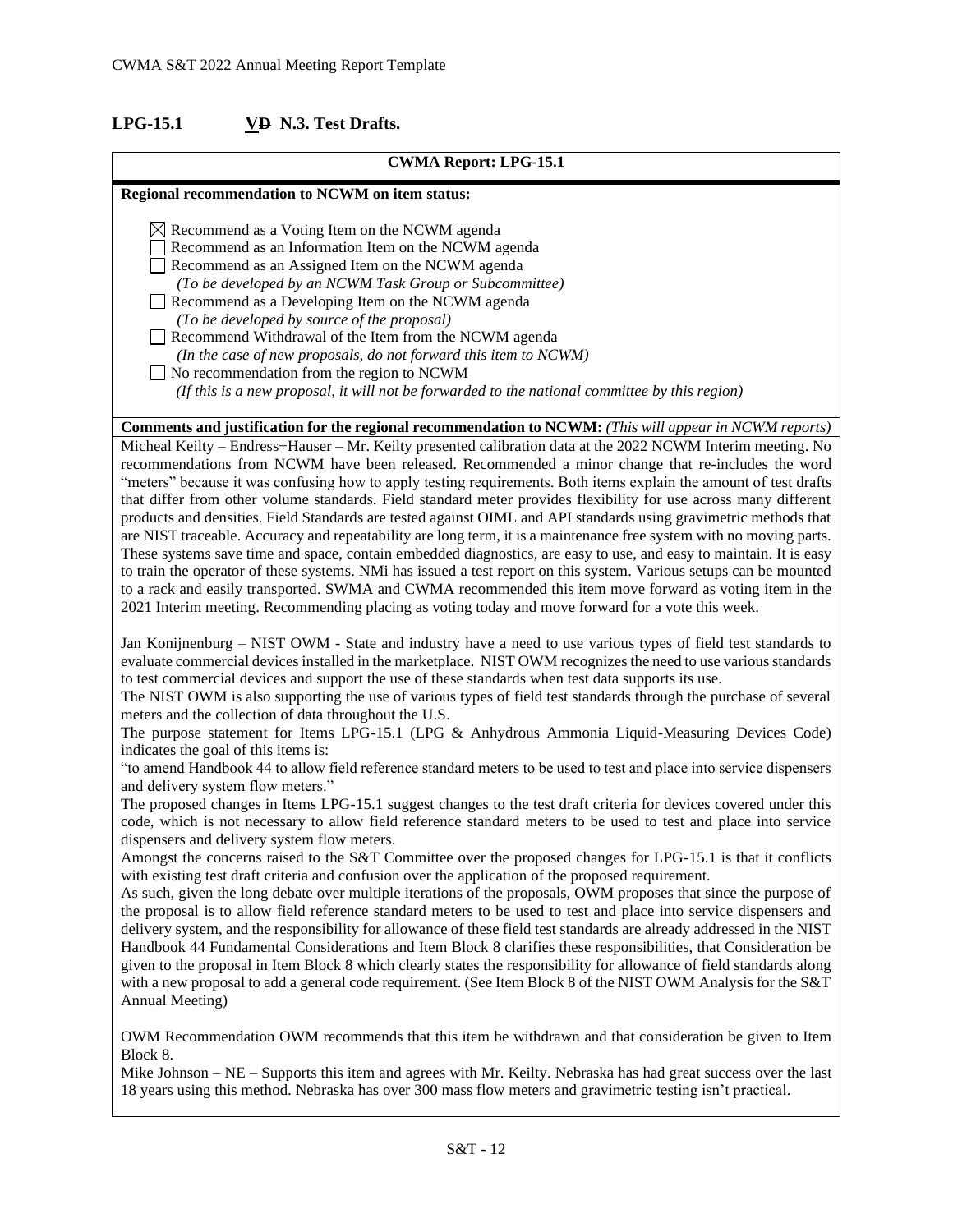Bob Murnane – Seraphin –

The stated purpose on these proposals to amend Handbook 44 and to allow field standards meters to be used to test and place into service dispensers and delivery system flow meters. The current language adding N.3.2., has nothing to do with the purpose statement nor does have any effect at all on whether meters can be accepted or used as field standards.

Handbook 44 under fundamental considerations already allows for the use of field standards and /or equipment, as approved by the Director. There are already numerous meters in the field being used as standards that have been approved by State Directors under these fundamental considerations.

Note: Seraphin has a proposal, item OTH-22-1 that supports the Directors authority.

What is the reason and justification for N.3.2 when we already have a test draft size in N.3.1?

What data and analysis has been provided regarding the uncertainties associated with the field standard meters and the sizes of the drafts proposed in N.3.2.?

The proposal MFM-15.1., N.3.2 would impose constraints on the capability of the W&M officials to test mass flow meters.

Under the current paragraph N.3., W&M officials can conduct tests at any flow rate for any quantity that is equal to or greater than minimum measured quantity (MMQ) specified by the manufacture of the meter.

Under the proposed N.3.2., the minimum size of the test drafts must be greater than or equal to the quantity delivered in one minute at the flow rate at which the test is being conducted. Depending upon the measurement application and the test equipment available, this could substantially increase the size of the required test drafts for almost all flow rates for mass flow meters.

Example: Recently there was CNG testing performed in Colorado. The test drafts were for 1/3 of the capacity of the test cylinder (as specified in the EPO) and it took less than one minute to complete. In this case the proposed change to the size of the test draft on MFM15.1. would have prevented Weights & Measures officials from conducting the tests.

Weights and Measures officials should be able to test mass flow meters using any test draft size, equal to or greater than the MMQ over the range of flow rates. I did not do an extensive review but I did find six NTEP Certificates of Conformance that would not be able to be tested using the proposed MFM-15.1., N.3.2. What happens to them? If the proposal were adopted with its current purpose statement it could be interrupted that every meter is acceptable for use as a field standard. How do you know which meters are acceptable for use as a field standard and which ones are not? For example, if a meter is brought into the United States from another country, can it be used as a field standard. This proposal will cause confusion for both Weights and Measure officials and testing companies. Additional Notes:

NIST and Seraphin requested Mike Keilty's participation in a meeting on these items and he declined.

There has been a total of six changes to the wording on these items since they were introduced.

Again, I would like to remind the committee that states are already using meters as field standards and this is permitted by the existing fundamental considerations. There is no need for these proposals. Seraphin Test Measures opposes items LPG-15.1. and MFM-15.1 and ask the committee to withdraw this item from consideration. Comment: Years on an agenda are not part of criteria for deciding if an item should be made a voting item.

Charlie Stutesman – KS - Regarding Fundamental Considerations: states already have the ability to decide what's allowed. It already falls within The Director's authority, but we have other existing codes in HB44 which reference transfer standards and specifically allowing their use for testing particular devices. The NIST EPOs are still in draft status and are a resource tool only. Flow rate will be more important going forward as gravimetric testing becomes more prevalent. Recommends sending to voting status. Does this only apply to mass flow meters as the standard? NIST stated they are using Coriolis meters. But the decision to use non-mass flow meters as the field standard rests with The Director. This will apply to any meter technology, not just mass flow meters.

Michael Keilty – Endress+Hauser - Other codes in HB44 contain advice on specific test drafts when using transfer standards. These proposals give test draft advice to handle slow flow devices. The EPO for CNG testing uses small containers but the EPO can be changed.

Ivan Hankins – IA – Mr. Hankins has witnessed these tests using these transfer standards at multiple flow rates and drafts. It took much less time. This technology will allow jurisdictions to test at a quicker pace, using less staff. Supports this proposal.

Bob Murnane – Seraphin – Mr. Murnane questioned if the draft size is merely a suggestion.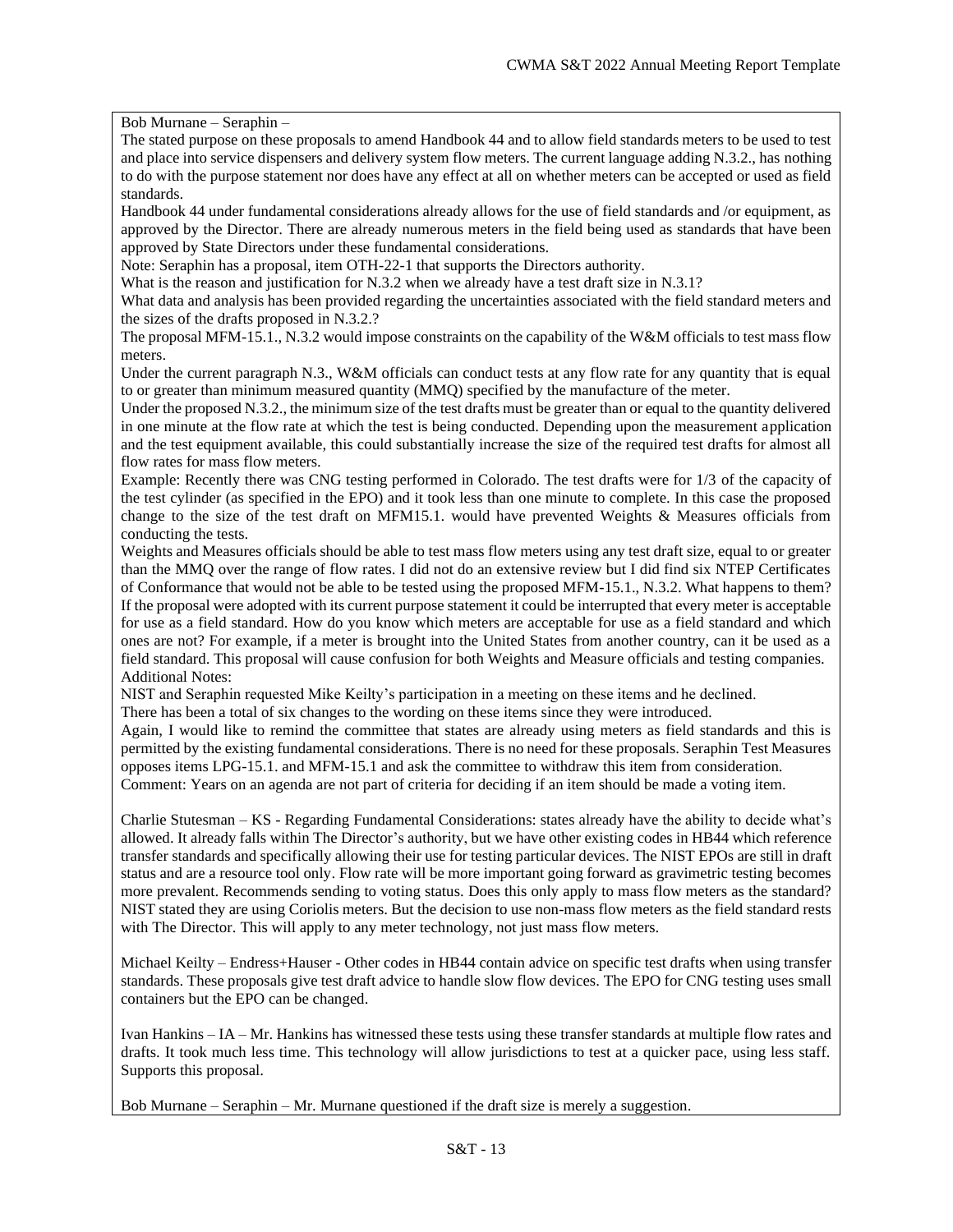The CWMA S&T Committee recommends this moves forward as a voting item.

## <span id="page-13-0"></span>**LPG-22.2 W S.2.6. Zero-Set-Back Interlock, for Stationary Customer-Operated Retail Motor-Fuel Devices, Electronic.**

# <span id="page-13-1"></span>**LPG-22.3 VD** *S.2.5. Zero-Set-Back Interlock., S.2.5.2. Zero -Set-Back Interlock for Stationary Customer -Operated Electronic Retail Motor-Fuel Devices.*

| <b>CWMA Report: LPG-22.3</b>                                                                                                                                                                                                                                                                                                                                                                                                                                                                                                                                                                                                                                                                                                                                                                                                                                                                                                                                                                                                                                                                                                                                                                                                                                                                                                                                                                                                                                                                                                                                                                                                                                                                                                                                                                                                                                                                                                                                                                                                                                                                                                                                                                                                                                                                                                                            |
|---------------------------------------------------------------------------------------------------------------------------------------------------------------------------------------------------------------------------------------------------------------------------------------------------------------------------------------------------------------------------------------------------------------------------------------------------------------------------------------------------------------------------------------------------------------------------------------------------------------------------------------------------------------------------------------------------------------------------------------------------------------------------------------------------------------------------------------------------------------------------------------------------------------------------------------------------------------------------------------------------------------------------------------------------------------------------------------------------------------------------------------------------------------------------------------------------------------------------------------------------------------------------------------------------------------------------------------------------------------------------------------------------------------------------------------------------------------------------------------------------------------------------------------------------------------------------------------------------------------------------------------------------------------------------------------------------------------------------------------------------------------------------------------------------------------------------------------------------------------------------------------------------------------------------------------------------------------------------------------------------------------------------------------------------------------------------------------------------------------------------------------------------------------------------------------------------------------------------------------------------------------------------------------------------------------------------------------------------------|
| Regional recommendation to NCWM on item status:                                                                                                                                                                                                                                                                                                                                                                                                                                                                                                                                                                                                                                                                                                                                                                                                                                                                                                                                                                                                                                                                                                                                                                                                                                                                                                                                                                                                                                                                                                                                                                                                                                                                                                                                                                                                                                                                                                                                                                                                                                                                                                                                                                                                                                                                                                         |
| $\boxtimes$ Recommend as a Voting Item on the NCWM agenda<br>Recommend as an Information Item on the NCWM agenda<br>Recommend as an Assigned Item on the NCWM agenda<br>(To be developed by an NCWM Task Group or Subcommittee)<br>Recommend as a Developing Item on the NCWM agenda<br>(To be developed by source of the proposal)<br>Recommend Withdrawal of the Item from the NCWM agenda<br>(In the case of new proposals, do not forward this item to NCWM)<br>No recommendation from the region to NCWM<br>(If this is a new proposal, it will not be forwarded to the national committee by this region)                                                                                                                                                                                                                                                                                                                                                                                                                                                                                                                                                                                                                                                                                                                                                                                                                                                                                                                                                                                                                                                                                                                                                                                                                                                                                                                                                                                                                                                                                                                                                                                                                                                                                                                                         |
| Comments and justification for the regional recommendation to NCWM: (This will appear in NCWM reports)                                                                                                                                                                                                                                                                                                                                                                                                                                                                                                                                                                                                                                                                                                                                                                                                                                                                                                                                                                                                                                                                                                                                                                                                                                                                                                                                                                                                                                                                                                                                                                                                                                                                                                                                                                                                                                                                                                                                                                                                                                                                                                                                                                                                                                                  |
| Konrad Pilatowicz – U-Haul International – (submitted comments via email prior to meeting) This proposal was<br>developed by the National Propane Gas Association's Technology, Standards and Safety Committee, a volunteer<br>organization comprised of 2500+ members, including propane retail marketers and others providing products or<br>services to the propane industry.<br>Addressing proposed S.2.5.2, motor fuel, within the context of NFPA 58, refers to any container that has the<br>potential to provide propane to fuel an engine. This can include a multitude of DOT cylinders and ASME containers<br>that are not for the propulsion of an automobile. Current mechanical meter technology utilized in a standard propane<br>dispenser for the filling of portable containers, such as those utilized in NFPA 58 for motor fuel applications or<br>those that do power automobiles, are not capable of being equipped with a zero-set-back interlock and the<br>technology will not be potentially available until 2022, per meter manufacturers.<br>NFPA 58 does not currently explicitly allow the public to refuel its automobiles. All automobiles or other containers<br>must be filled by a specially trained employee. A proposed change has been introduced for consideration in the<br>2023 20 edition of NFPA 58 that would permit public refueling of automobiles as long as the dispensing system<br>meets specific safety requirements, including a specialized nozzle, and is furnished with visible instructions. Upon<br>the acceptance of this new public refueling allowance the propane industry agrees that Zero-Setback-interlocks are<br>needed. These public self-service automotive dispensing systems will be listed to Underwriters Laboratories<br>Standard 495 and will be dedicated to the filling of motor vehicles.<br>In view of the above information, existing dispenser systems with mechanical registers that may only be utilized<br>by qualified trained employees should be permitted to continue operations with the existing meter technology and<br>should not be required to include Zero-Set-Back Interlocks. This should include when the dispenser is removed<br>from one location and installed in another, as long as the original meter remains functional. Existing cabinetry and |
| controls utilized in a standard dispenser cabinet generally include non-digital meters and no electronic controls with<br>the exception of a single switch that operates the pump. These simplistic designs are still effective and should not<br>be prohibited from use in future (new) installations in which the transfer process is attended by trained personnel.<br>Limiting the scope of this section will allow attended dispenser operations which are primarily utilized for filling<br>of portable containers to remain consistent in design and construction. Current use of this technology has not                                                                                                                                                                                                                                                                                                                                                                                                                                                                                                                                                                                                                                                                                                                                                                                                                                                                                                                                                                                                                                                                                                                                                                                                                                                                                                                                                                                                                                                                                                                                                                                                                                                                                                                                        |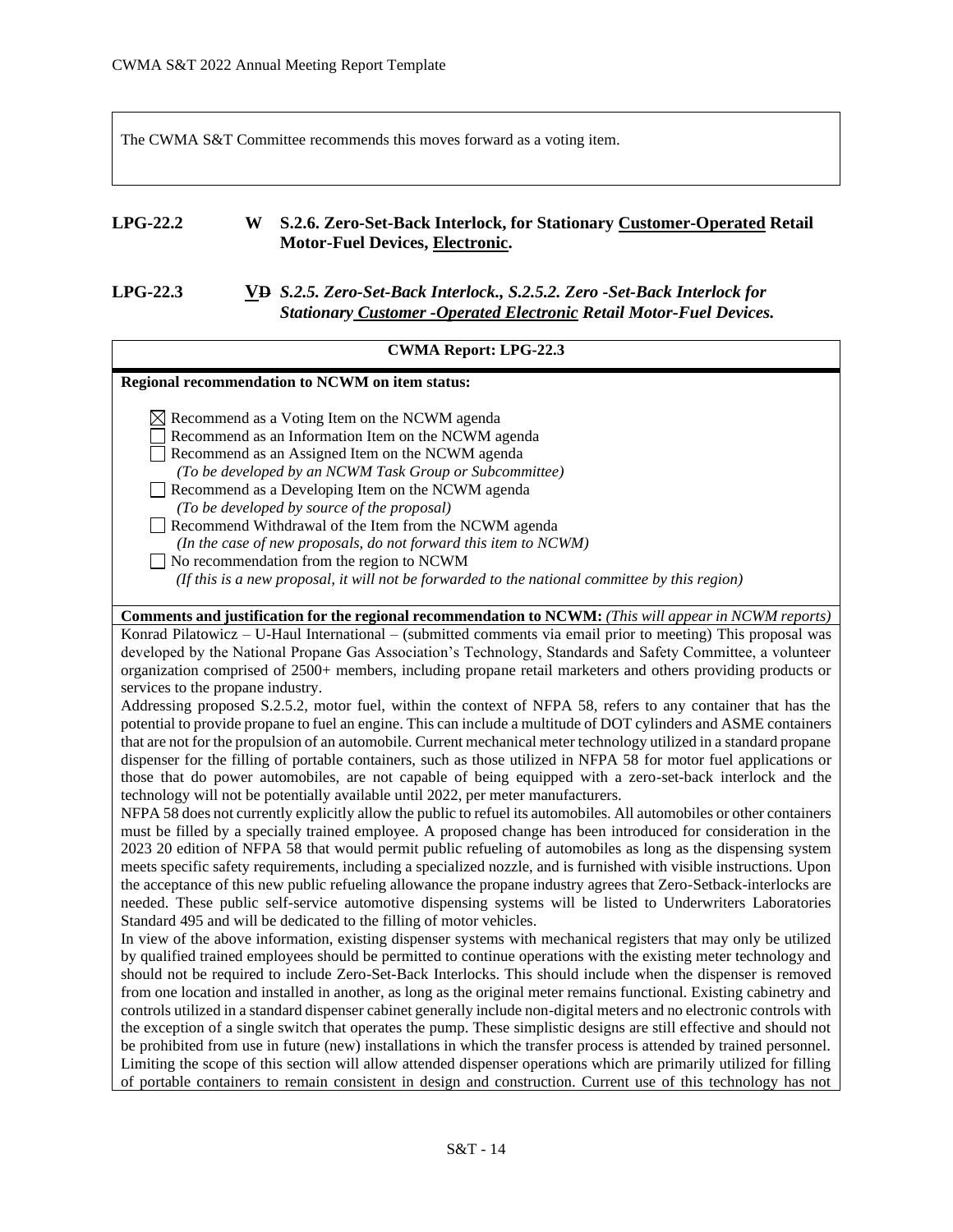resulted in any known impact to the consumer or over- charge situations. The term "customer-operated" is used in several other locations in Handbook 44.

Michael Keilty – Endress+Hauser – NTEP Measuring Sector – This is a new item that the NTEP Measuring Sector has not reviewed and would like to discuss at their September 2022 meeting.

The CWMA S&T Committee recommends this moves forward as a voting item.

# <span id="page-14-0"></span>**MFM – MASS FLOW METERS**

## <span id="page-14-1"></span>**MFM-15.1 VD N.3. Test Drafts.**

# **CWMA Report: MFM-15.1 Regional recommendation to NCWM on item status:**  $\boxtimes$  Recommend as a Voting Item on the NCWM agenda Recommend as an Information Item on the NCWM agenda Recommend as an Assigned Item on the NCWM agenda *(To be developed by an NCWM Task Group or Subcommittee)* Recommend as a Developing Item on the NCWM agenda *(To be developed by source of the proposal)*  Recommend Withdrawal of the Item from the NCWM agenda *(In the case of new proposals, do not forward this item to NCWM)* No recommendation from the region to NCWM  *(If this is a new proposal, it will not be forwarded to the national committee by this region)* **Comments and justification for the regional recommendation to NCWM:** *(This will appear in NCWM reports)* Micheal Keilty – Endress+Hauser – Mr. Keilty presented calibration data at the 2022 NCWM Interim meeting. No recommendations from NCWM have been released. Recommended a minor change that re-includes the word "meters" because it was confusing how to apply testing requirements. Both items explain the amount of test drafts that differ from other volume standards. Field standard meter provides flexibility for use across many different products and densities. Field Standards are tested against OIML and API standards using gravimetric methods that are NIST traceable. Accuracy and repeatability are long term, it is a maintenance free system with no moving parts. These systems save time and space, contain embedded diagnostics, are easy to use, and easy to maintain. It is easy to train the operator of these systems. NMi has issued a test report on this system. Various setups can be mounted to a rack and easily transported. SWMA and CWMA recommended this item move forward as voting item in the 2021 Interim meeting. Recommending placing as voting today and move forward for a vote this week. Jan Konijnenburg – NIST OWM - State and industry have a need to use various types of field test standards to evaluate commercial devices installed in the marketplace. NIST OWM recognizes the need to use various standards to test commercial devices and support the use of these standards when test data supports its use.

The NIST OWM is also supporting the use of field test standards through the purchase of several meters and the collection of data throughout the U.S.

The purpose statement for Item MFM-15.1 (Mass Flow Meters Code) indicates the goal of this item is:

"to amend Handbook 44 to allow field reference standard meters to be used to test and place into service dispensers and delivery system flow meters."

The proposed changes in Items MFM-15.1 suggest changes to the test draft criteria for devices covered under this code, which is not necessary to allow field reference standard meters to be used to test and place into service dispensers and delivery system flow meters.

Amongst the concerns raised to the S&T Committee over the proposed changes for MFM-15.1, is the inability for an inspector or service company to test devices under their conditions of use and as required elsewhere in the MFM code.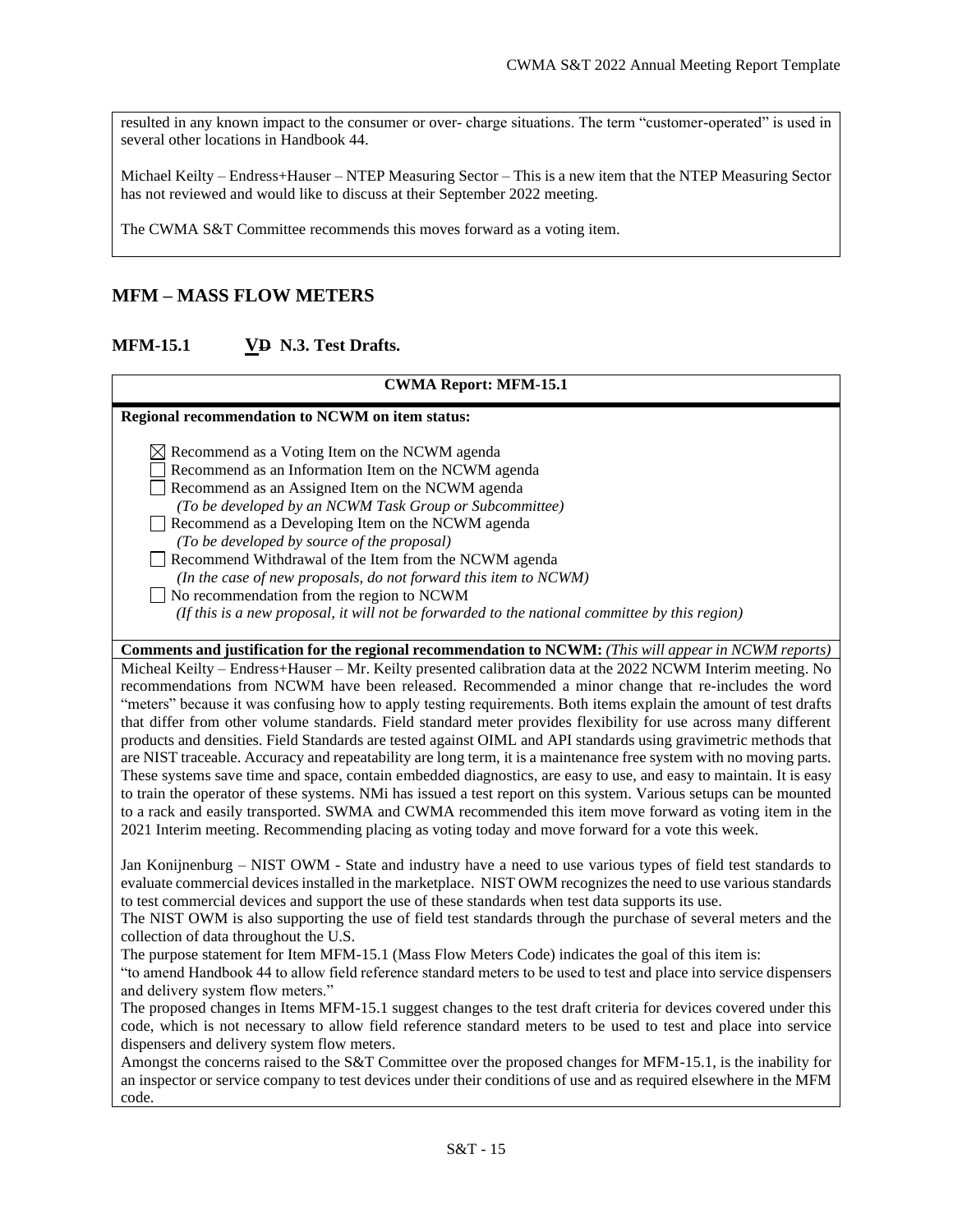As such, given the long debate over multiple iterations of the proposals, OWM proposes that since the purpose of the proposal is to allow field reference standard meters to be used to test and place into service dispensers and delivery system, and the responsibility for allowance of these field test standards are already addressed in the NIST Handbook 44 Fundamental Considerations and Item Block 8 clarifies these responsibilities, that Consideration be given to the proposal in Item Block 8 which clearly states the responsibility for allowance of field standards along with a new proposal to add a general code requirement. (See Item Block 8 of the NIST OWM Analysis for the S&T Annual Meeting)

OWM Recommendation OWM recommends that this item be withdrawn and that consideration be given to Item Block 8.

Mike Johnson – NE – Supports this item and agrees with Mr. Keilty. Nebraska has had great success over the last 18 years using this method. Nebraska has over 300 mass flow meters and gravimetric testing isn't practical.

Bob Murnane – Seraphin –

The stated purpose on these proposals to amend Handbook 44 and to allow field standards meters to be used to test and place into service dispensers and delivery system flow meters. The current language adding N.3.2., has nothing to do with the purpose statement nor does have any effect at all on whether meters can be accepted or used as field standards.

Handbook 44 under fundamental considerations already allows for the use of field standards and /or equipment, as approved by the Director. There are already numerous meters in the field being used as standards that have been approved by State Directors under these fundamental considerations.

Note: Seraphin has a proposal, item OTH-22-1 that supports the Directors authority.

What is the reason and justification for N.3.2 when we already have a test draft size in N.3.1?

What data and analysis has been provided regarding the uncertainties associated with the field standard meters and the sizes of the drafts proposed in N.3.2.?

The proposal MFM-15.1., N.3.2 would impose constraints on the capability of the W&M officials to test mass flow meters.

Under the current paragraph N.3., W&M officials can conduct tests at any flow rate for any quantity that is equal to or greater than minimum measured quantity (MMQ) specified by the manufacture of the meter.

Under the proposed N.3.2., the minimum size of the test drafts must be greater than or equal to the quantity delivered in one minute at the flow rate at which the test is being conducted. Depending upon the measurement application and the test equipment available, this could substantially increase the size of the required test drafts for almost all flow rates for mass flow meters.

Example: Recently there was CNG testing performed in Colorado. The test drafts were for 1/3 of the capacity of the test cylinder (as specified in the EPO) and it took less than one minute to complete. In this case the proposed change to the size of the test draft on MFM15.1. would have prevented Weights & Measures officials from conducting the tests.

Weights and Measures officials should be able to test mass flow meters using any test draft size, equal to or greater than the MMQ over the range of flow rates. I did not do an extensive review but I did find six NTEP Certificates of Conformance that would not be able to be tested using the proposed MFM-15.1., N.3.2. What happens to them? If the proposal were adopted with its current purpose statement it could be interrupted that every meter is acceptable for use as a field standard. How do you know which meters are acceptable for use as a field standard and which ones are not? For example, if a meter is brought into the United States from another country, can it be used as a field standard. This proposal will cause confusion for both Weights and Measure officials and testing companies. Additional Notes:

NIST and Seraphin requested Mike Keilty's participation in a meeting on these items and he declined. There has been a total of six changes to the wording on these items since they were introduced.

Again, I would like to remind the committee that states are already using meters as field standards and this is permitted by the existing fundamental considerations. There is no need for these proposals. Seraphin Test Measures opposes items LPG-15.1. and MFM-15.1 and ask the committee to withdraw this item from consideration.

Comment: Years on an agenda are not part of criteria for deciding if an item should be made a voting item.

Charlie Stutesman – KS - Regarding Fundamental Considerations: states already have the ability to decide what's allowed. It already falls within The Director's authority, but we have other existing codes in HB44 which reference transfer standards and specifically allowing their use for testing particular devices. The NIST EPOs are still in draft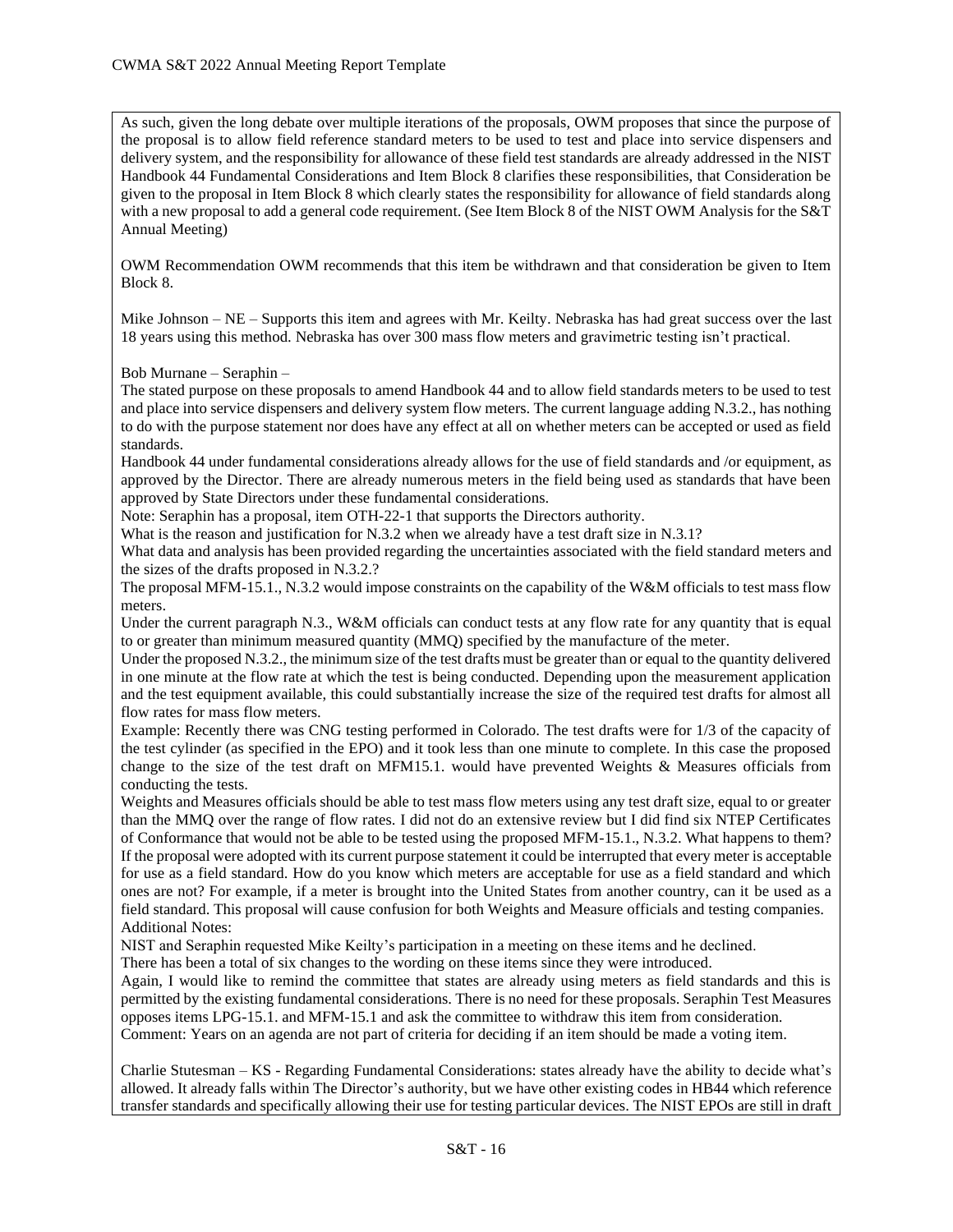status and are a resource tool only. Flow rate will be more important going forward as gravimetric testing becomes more prevalent. Recommends sending to voting status. Does this only apply to mass flow meters as the standard? NIST stated they are using Coriolis meters. But the decision to use non-mass flow meters as the field standard rests with The Director. This will apply to any meter technology, not just mass flow meters.

Michael Keilty – Endress+Hauser - Other codes in HB44 contain advice on specific test drafts when using transfer standards. These proposals give test draft advice to handle slow flow devices. The EPO for CNG testing uses small containers but the EPO can be changed.

Ivan Hankins – IA – Mr. Hankins has witnessed these tests using these transfer standards at multiple flow rates and drafts. It took much less time. This technology will allow jurisdictions to test at a quicker pace, using less staff. Supports this proposal.

Bob Murnane – Seraphin – Mr. Murnane questioned if the draft size is merely a suggestion.

The CWMA S&T Committee recommends this moves forward as a voting item.

## <span id="page-16-0"></span>**MFM-22.1 V Table T.2. Accuracy Classes and Tolerances for Mass Flow Meters.**

| <b>CWMA Report: MFM-22.1</b>                                                                                                                                                                                                                                                                                                                                                                                                                                                                                  |
|---------------------------------------------------------------------------------------------------------------------------------------------------------------------------------------------------------------------------------------------------------------------------------------------------------------------------------------------------------------------------------------------------------------------------------------------------------------------------------------------------------------|
| Regional recommendation to NCWM on item status:                                                                                                                                                                                                                                                                                                                                                                                                                                                               |
| $\boxtimes$ Recommend as a Voting Item on the NCWM agenda<br>Recommend as an Information Item on the NCWM agenda<br>Recommend as an Assigned Item on the NCWM agenda<br>(To be developed by an NCWM Task Group or Subcommittee)<br>Recommend as a Developing Item on the NCWM agenda<br>(To be developed by source of the proposal)<br>Recommend Withdrawal of the Item from the NCWM agenda<br>(In the case of new proposals, do not forward this item to NCWM)<br>No recommendation from the region to NCWM |
| (If this is a new proposal, it will not be forwarded to the national committee by this region)                                                                                                                                                                                                                                                                                                                                                                                                                |
| <b>Comments and justification for the regional recommendation to NCWM:</b> (This will appear in NCWM reports)                                                                                                                                                                                                                                                                                                                                                                                                 |
| Michael Keilty – Endress+Hauser – The proposed table T.2. mentions hydrogen. Hydrogen is a separate section.<br>Would this apply to hydrogen mixed with CNG? Asked for explanation from NIST.                                                                                                                                                                                                                                                                                                                 |

Lisa Warfield – NIST OWM – NIST will provide clarification regarding the question about hydrogen mixing with CNG.

The CWMA S&T Committee recommends this moves forward as a voting item.

# <span id="page-16-1"></span>**EVF – ELECTRIC VEHICLE FUELING SYSTEMS**

# <span id="page-16-2"></span>**EVF-21.1 D A.1. General**

#### **CWMA Report: EVF-21.1**

**Regional recommendation to NCWM on item status:**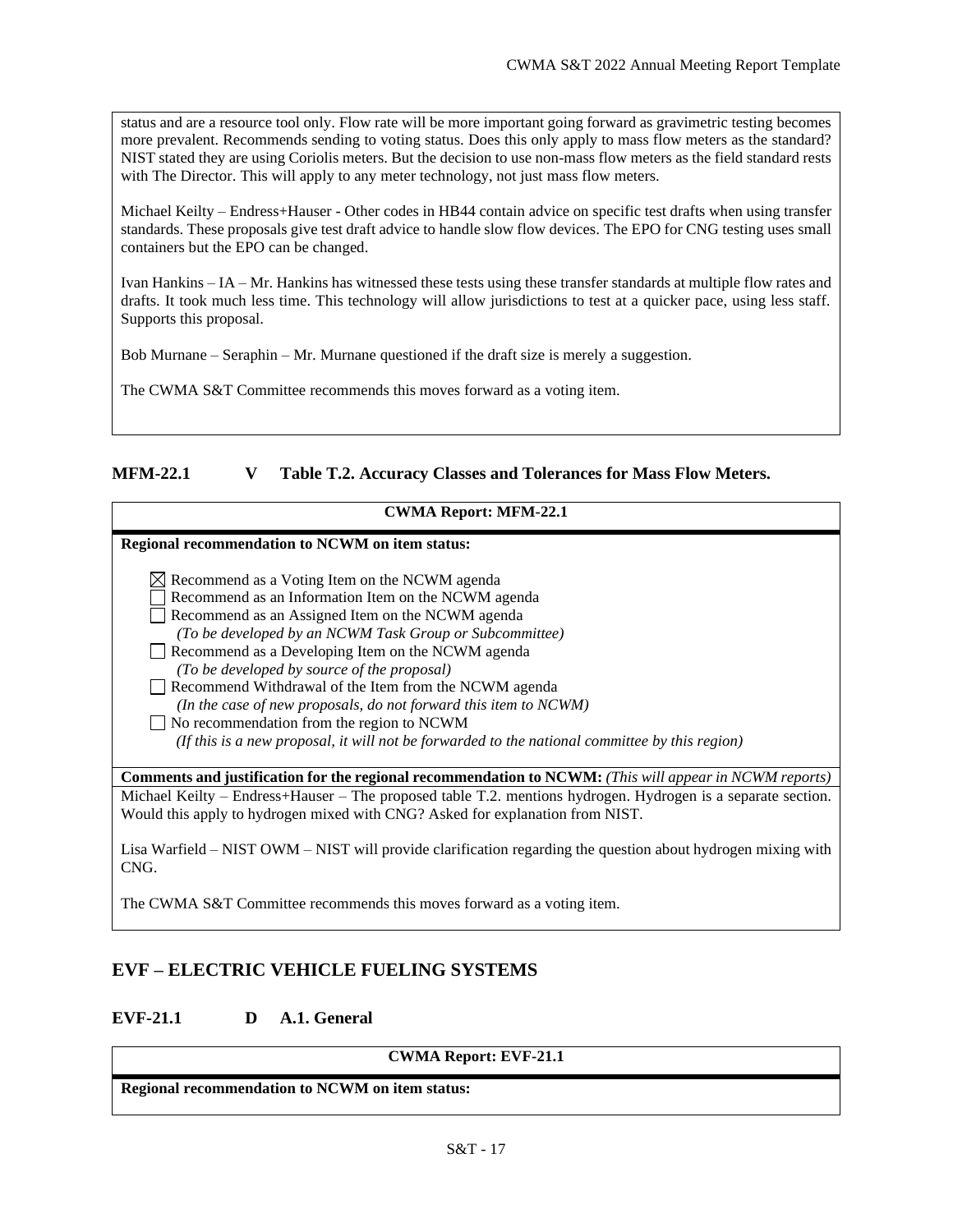| Recommend as a Voting Item on the NCWM agenda                                                                 |
|---------------------------------------------------------------------------------------------------------------|
| Recommend as an Information Item on the NCWM agenda                                                           |
| Recommend as an Assigned Item on the NCWM agenda                                                              |
| (To be developed by an NCWM Task Group or Subcommittee)                                                       |
| $\boxtimes$ Recommend as a Developing Item on the NCWM agenda                                                 |
| (To be developed by source of the proposal)                                                                   |
| Recommend Withdrawal of the Item from the NCWM agenda                                                         |
| (In the case of new proposals, do not forward this item to NCWM)                                              |
| No recommendation from the region to NCWM                                                                     |
| (If this is a new proposal, it will not be forwarded to the national committee by this region)                |
|                                                                                                               |
| <b>Comments and justification for the regional recommendation to NCWM:</b> (This will appear in NCWM reports) |
| Francesca Wahl – Tesla - Working with NIST EVFE Subgroup to revamp proposal and focusing on DC. Wants to      |
| remain development status. Supports current HB44 3.40 tentative code acceptance in the very near future.      |
|                                                                                                               |
| The CWMA S&T Committee recommends this item remain as a developing item per the request of the submitter.     |

# <span id="page-17-0"></span>**EVF-20.1 V S.1.3.2. EVSE Value of the Smallest Unit.**

| <b>CWMA Report: EVF-20.1</b>                                                                                  |
|---------------------------------------------------------------------------------------------------------------|
| Regional recommendation to NCWM on item status:                                                               |
| $\boxtimes$ Recommend as a Voting Item on the NCWM agenda                                                     |
| Recommend as an Information Item on the NCWM agenda                                                           |
| Recommend as an Assigned Item on the NCWM agenda                                                              |
| (To be developed by an NCWM Task Group or Subcommittee)                                                       |
| Recommend as a Developing Item on the NCWM agenda                                                             |
| (To be developed by source of the proposal)                                                                   |
| Recommend Withdrawal of the Item from the NCWM agenda                                                         |
| (In the case of new proposals, do not forward this item to NCWM)                                              |
| No recommendation from the region to NCWM                                                                     |
| (If this is a new proposal, it will not be forwarded to the national committee by this region)                |
|                                                                                                               |
| <b>Comments and justification for the regional recommendation to NCWM:</b> (This will appear in NCWM reports) |
|                                                                                                               |
| No comments from the floor.                                                                                   |

The CWMA S&T Committee recommends this moves forward as a voting item.

# <span id="page-17-1"></span>**EVF-21.5 D T.2. Load Test Tolerances.**

# **CWMA Report: EVF-21.5**

| Regional recommendation to NCWM on item status:               |  |
|---------------------------------------------------------------|--|
|                                                               |  |
| Recommend as a Voting Item on the NCWM agenda                 |  |
| Recommend as an Information Item on the NCWM agenda           |  |
| Recommend as an Assigned Item on the NCWM agenda              |  |
| (To be developed by an NCWM Task Group or Subcommittee)       |  |
| $\boxtimes$ Recommend as a Developing Item on the NCWM agenda |  |
| (To be developed by source of the proposal)                   |  |
|                                                               |  |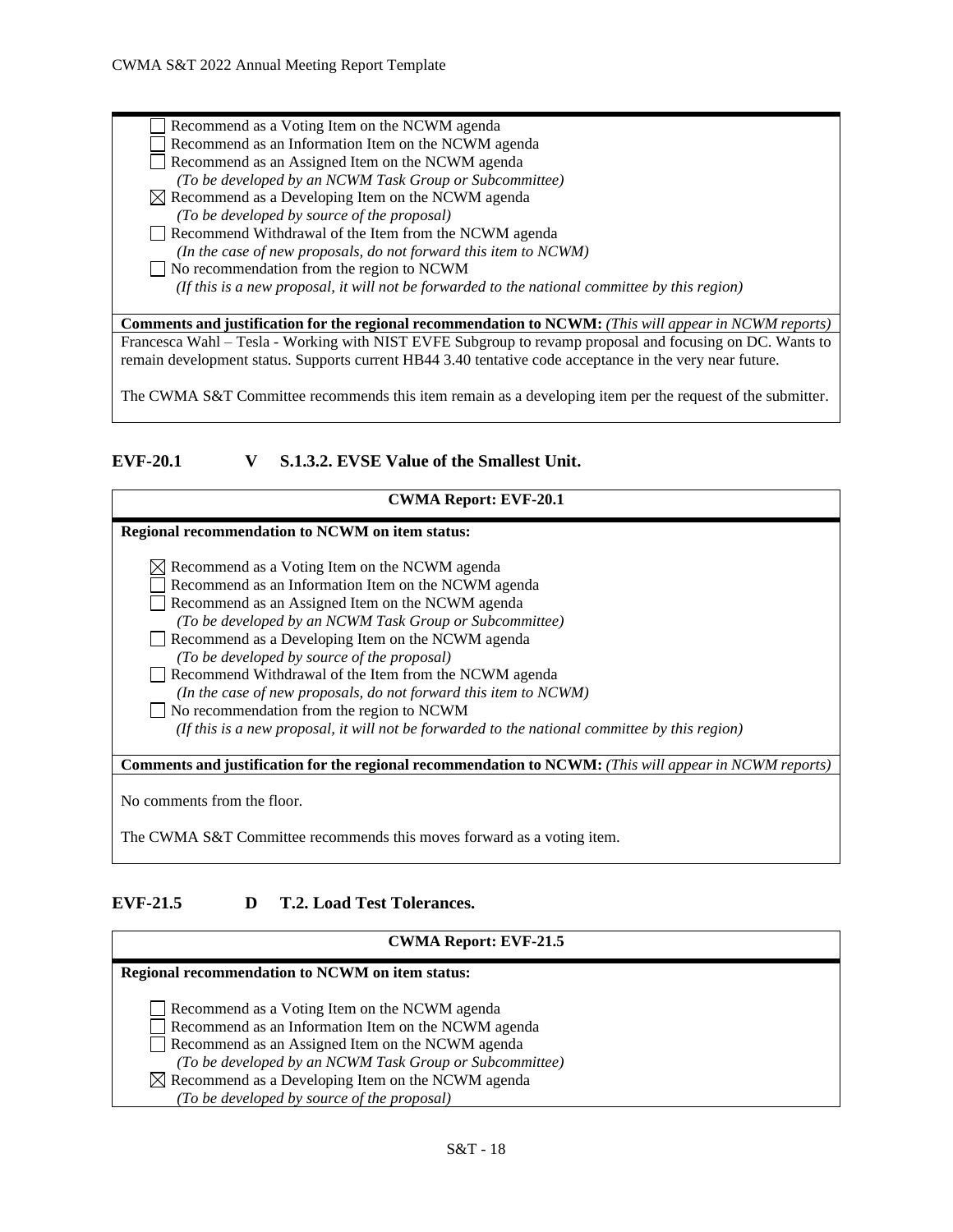Recommend Withdrawal of the Item from the NCWM agenda

- *(In the case of new proposals, do not forward this item to NCWM)*
- No recommendation from the region to NCWM

 *(If this is a new proposal, it will not be forwarded to the national committee by this region)*

**Comments and justification for the regional recommendation to NCWM:** *(This will appear in NCWM reports)* Keith Bradley – Electrify America - Thanks to NIST for forming the work group. Industry has worked hard to determine compliance for existing devices. DC fast chargers already installed will have a larger retroactive tolerance. Recommended to remain as developing.

Francesca Wahl – Tesla - Minor modifications outside of tolerances will still be needed in order for manufacturers to comply with changes to devices already in commercial use.

Charlie Stutesman – KS – HB44 3.40 tentative code has been in place for 7 years. It needs to become active and enforceable.

The CWMA S&T Committee recommends this item remain as a developing item per the request of the submitter.

# <span id="page-18-0"></span>**TXI – TAXIMETERS**

## <span id="page-18-1"></span>**TXI-22.1 V Table S.5. Categories of Device and Methods of Sealing**

|  |  | <b>CWMA Report: TXI-22.1</b> |
|--|--|------------------------------|
|--|--|------------------------------|

## **Regional recommendation to NCWM on item status:**

| $\boxtimes$ Recommend as a Voting Item on the NCWM agenda        |
|------------------------------------------------------------------|
| Recommend as an Information Item on the NCWM agenda              |
|                                                                  |
| Recommend as an Assigned Item on the NCWM agenda                 |
| (To be developed by an NCWM Task Group or Subcommittee)          |
| Recommend as a Developing Item on the NCWM agenda                |
| (To be developed by source of the proposal)                      |
| Recommend Withdrawal of the Item from the NCWM agenda            |
| (In the case of new proposals, do not forward this item to NCWM) |
| $\Box$ No recommendation from the region to NCWM                 |
|                                                                  |

 *(If this is a new proposal, it will not be forwarded to the national committee by this region)*

**Comments and justification for the regional recommendation to NCWM:** *(This will appear in NCWM reports)*

No comments from the floor.

The CWMA S&T Committee recommends this moves forward as a voting item.

# <span id="page-18-2"></span>**GMA – GRAIN MOISTURE METERS 5.56 (A)**

## <span id="page-18-3"></span>**GMA-19.1 D Table T.2.1. Acceptance and Maintenance Tolerances Air Oven Method for All Grains and Oil Seeds.**

### **CWMA Report: GMA-19.1**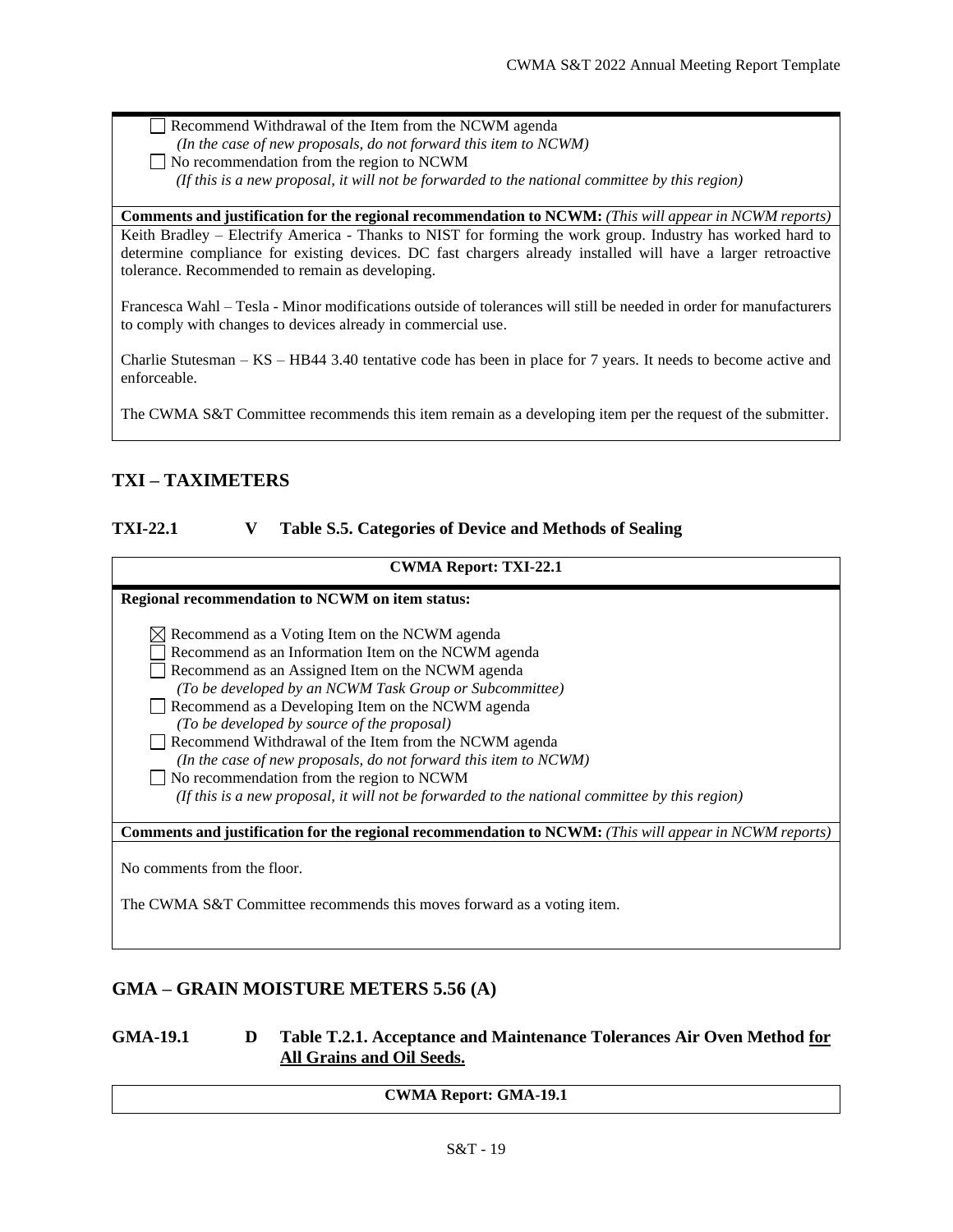| <b>Regional recommendation to NCWM on item status:</b>                                                                                                                                                              |
|---------------------------------------------------------------------------------------------------------------------------------------------------------------------------------------------------------------------|
| $\boxtimes$ Recommend as a Voting Item on the NCWM agenda<br>Recommend as an Information Item on the NCWM agenda<br>Recommend as an Assigned Item on the NCWM agenda                                                |
| (To be developed by an NCWM Task Group or Subcommittee)<br>Recommend as a Developing Item on the NCWM agenda<br>(To be developed by source of the proposal)                                                         |
| Recommend Withdrawal of the Item from the NCWM agenda<br>(In the case of new proposals, do not forward this item to NCWM)                                                                                           |
| $\Box$ No recommendation from the region to NCWM<br>(If this is a new proposal, it will not be forwarded to the national committee by this region)                                                                  |
| <b>Comments and justification for the regional recommendation to NCWM:</b> (This will appear in NCWM reports)                                                                                                       |
| Doug Musick – KS - Some feel that rice won't be able to meet the tighter tolerance. Supports moving to voting.<br>No data has been submitted regarding the concern, so they can do this at a later date if desired. |

The CWMA S&T Committee recommends this moves forward as a voting item.

# <span id="page-19-0"></span>**MDM – MULTIPLE DIMENSION MEASURING DEVICES**

## <span id="page-19-1"></span>**MDM-22.1 WD S.1.7. Minimum Measurement.**

| <b>CWMA Report: MDM-22.1</b>                                                                                                                                                                                                                                             |  |
|--------------------------------------------------------------------------------------------------------------------------------------------------------------------------------------------------------------------------------------------------------------------------|--|
| Regional recommendation to NCWM on item status:                                                                                                                                                                                                                          |  |
| Recommend as a Voting Item on the NCWM agenda<br>Recommend as an Information Item on the NCWM agenda<br>Recommend as an Assigned Item on the NCWM agenda<br>(To be developed by an NCWM Task Group or Subcommittee)<br>Recommend as a Developing Item on the NCWM agenda |  |
| (To be developed by source of the proposal)<br>$\boxtimes$ Recommend Withdrawal of the Item from the NCWM agenda<br>(In the case of new proposals, do not forward this item to NCWM)                                                                                     |  |
| No recommendation from the region to NCWM<br>(If this is a new proposal, it will not be forwarded to the national committee by this region)                                                                                                                              |  |
| <b>Comments and justification for the regional recommendation to NCWM:</b> (This will appear in NCWM reports)                                                                                                                                                            |  |
| Russ Vires – SMA - The SMA opposes this item. The justification provided by the submitter does not adequately<br>identify the issue this item is attempting to resolve, and why mobile tape-based MDMD devices should be exempted                                        |  |
| compared to all other MDMD devices. The SMA recommends that the submitter work with the MDMD Workgroup                                                                                                                                                                   |  |

<span id="page-19-2"></span>The CWMA S&T Committee recommends this item to be withdrawn.

# **OTH – OTHER ITEMS**

to develop a suitable solution to this issue.

## <span id="page-19-3"></span>**OTH-16.1 D Electric Watthour Meters Code under Development**

**CWMA Report: OTH-16.1**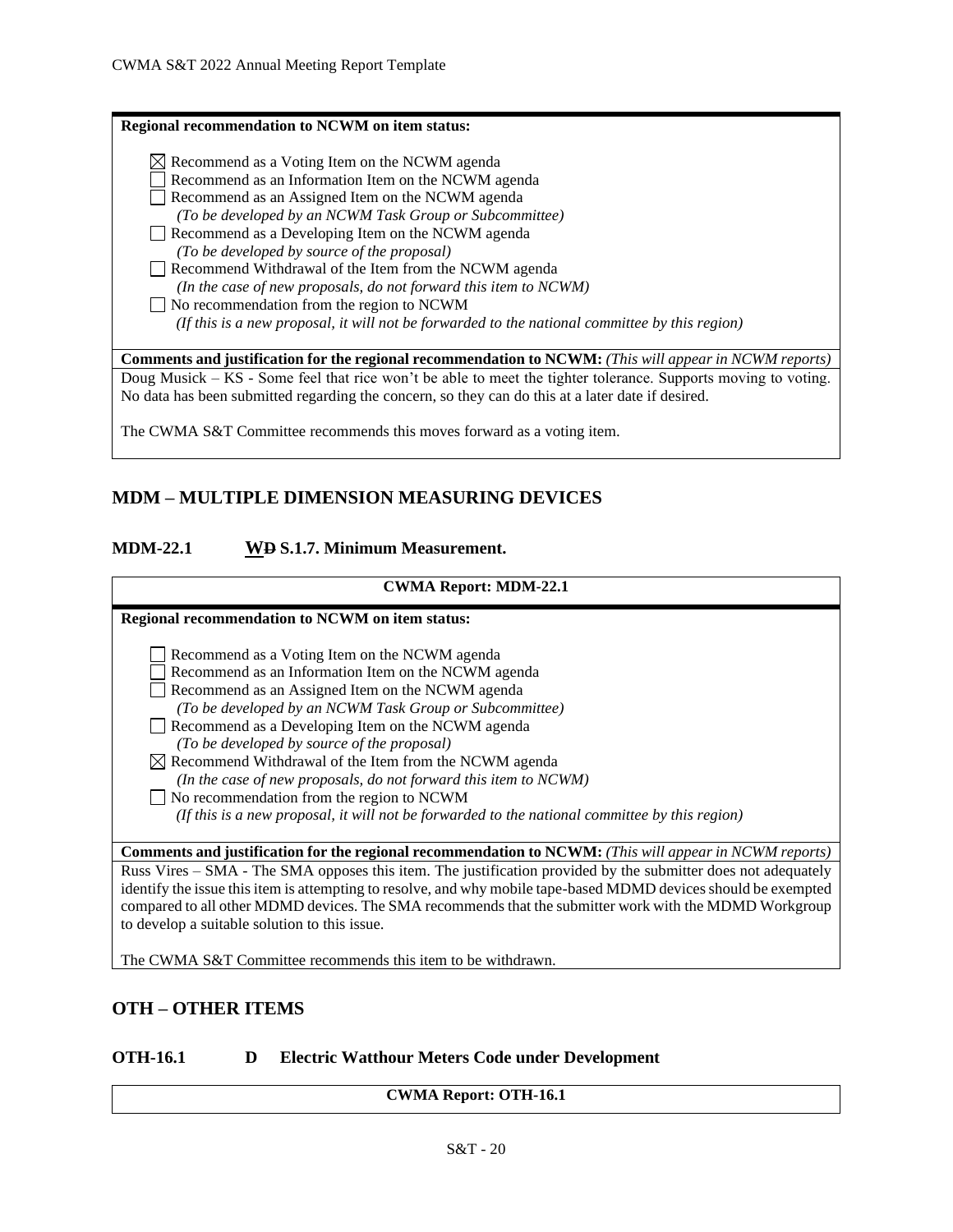| Regional recommendation to NCWM on item status:                                                                   |
|-------------------------------------------------------------------------------------------------------------------|
| Recommend as a Voting Item on the NCWM agenda                                                                     |
| Recommend as an Information Item on the NCWM agenda                                                               |
| Recommend as an Assigned Item on the NCWM agenda                                                                  |
| (To be developed by an NCWM Task Group or Subcommittee)                                                           |
| $\boxtimes$ Recommend as a Developing Item on the NCWM agenda                                                     |
| (To be developed by source of the proposal)                                                                       |
| Recommend Withdrawal of the Item from the NCWM agenda                                                             |
| (In the case of new proposals, do not forward this item to NCWM)                                                  |
| No recommendation from the region to NCWM                                                                         |
| (If this is a new proposal, it will not be forwarded to the national committee by this region)                    |
| <b>Comments and justification for the regional recommendation to NCWM:</b> (This will appear in NCWM reports)     |
| Lisa Warfield – NIST – An extensive group of industry and regulators are working to understand each others' roles |
| as this code develops. The NIST work group is quite active and making progress.                                   |
|                                                                                                                   |

<span id="page-20-0"></span>The CWMA S&T Committee recommends this item to remain as developing.

# **OTH-22.2 V Appendix D – Definitions: face**

| <b>CWMA Report: OTH-22.2</b>                                                                                  |
|---------------------------------------------------------------------------------------------------------------|
|                                                                                                               |
| Regional recommendation to NCWM on item status:                                                               |
|                                                                                                               |
| $\boxtimes$ Recommend as a Voting Item on the NCWM agenda                                                     |
| Recommend as an Information Item on the NCWM agenda                                                           |
| Recommend as an Assigned Item on the NCWM agenda                                                              |
| (To be developed by an NCWM Task Group or Subcommittee)                                                       |
| Recommend as a Developing Item on the NCWM agenda                                                             |
| (To be developed by source of the proposal)                                                                   |
| Recommend Withdrawal of the Item from the NCWM agenda                                                         |
| (In the case of new proposals, do not forward this item to NCWM)                                              |
| No recommendation from the region to NCWM                                                                     |
| (If this is a new proposal, it will not be forwarded to the national committee by this region)                |
|                                                                                                               |
| <b>Comments and justification for the regional recommendation to NCWM:</b> (This will appear in NCWM reports) |
| No comment from the floor.                                                                                    |
|                                                                                                               |
| The CWMA S&T Committee recommends this moves forward as a voting item.                                        |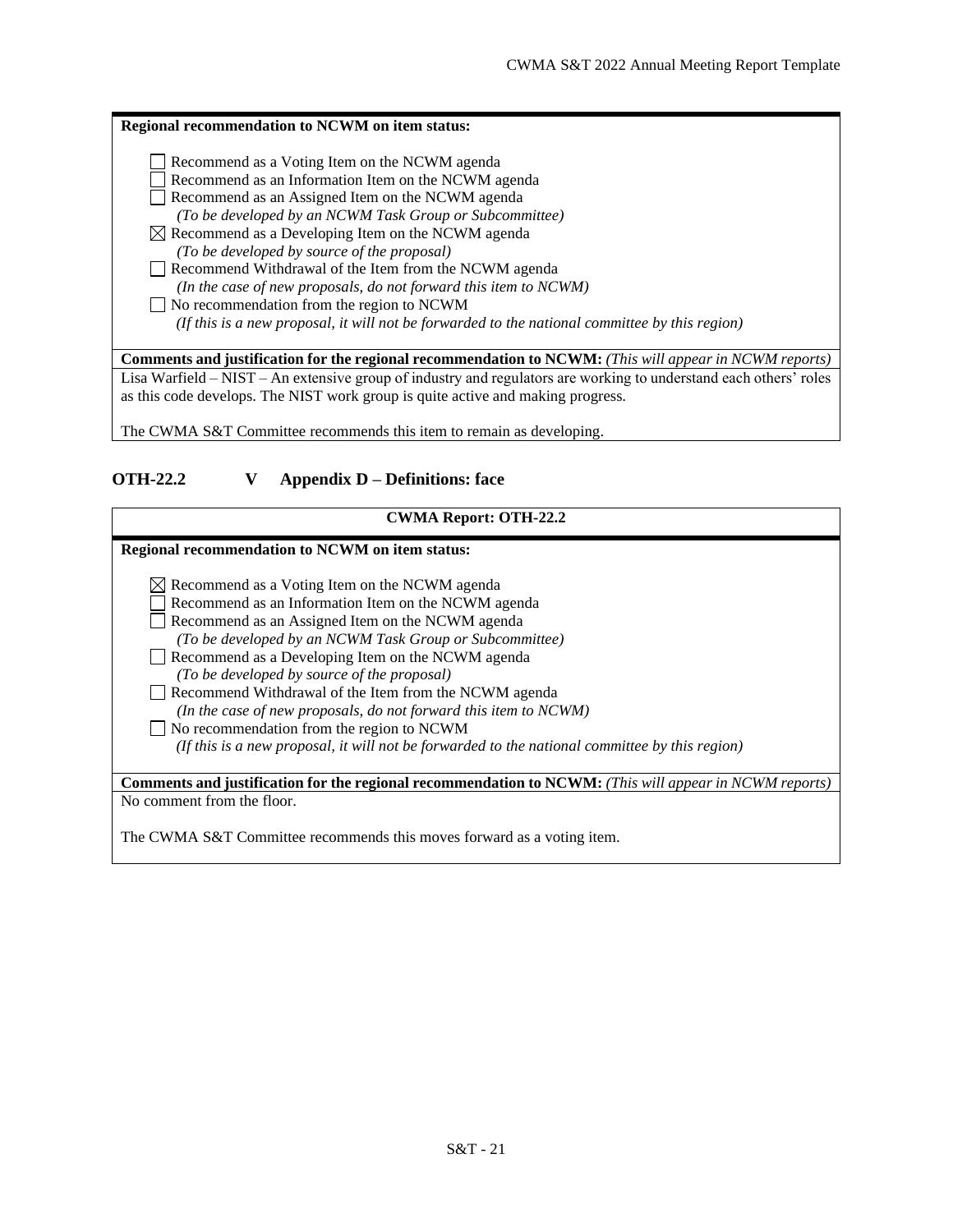# <span id="page-21-0"></span>**ITEM BLOCK 1 (B1) TERMINOLOGY FOR TESTING STANDARDS**

<span id="page-21-10"></span><span id="page-21-9"></span><span id="page-21-8"></span><span id="page-21-7"></span><span id="page-21-6"></span><span id="page-21-5"></span><span id="page-21-4"></span><span id="page-21-3"></span><span id="page-21-2"></span><span id="page-21-1"></span>

| <b>B1: SCL-18.1</b> |   | W N.2. Verification (Testing) Standards                                                                                                                                                                 |
|---------------------|---|---------------------------------------------------------------------------------------------------------------------------------------------------------------------------------------------------------|
| <b>B1: ABW-18.1</b> | W | N.2. Verification (Testing) Standards                                                                                                                                                                   |
| <b>B1: AWS-18.1</b> | W | N.1.3. Verification (Testing) Standards, N.3.1. Official Tests, UR.4. Testing<br><b>Standards</b>                                                                                                       |
| <b>B1: CLM-18.1</b> |   | W N.3.2. Transfer Standard Test and T.3. On Tests Using Transfer Standards                                                                                                                              |
| <b>B1: CDL-18.1</b> | W | N.3.2. Transfer Standard Test, T.3. On Tests Using Transfer Standards                                                                                                                                   |
| <b>B1: HGM-18.1</b> | W | N.4.1. Master Meter (Transfer) Standard Test, T.4. Tolerance Application<br>on Test Using Transfer Standard Test Method                                                                                 |
| <b>B1: GMA-18.1</b> | W | 5.56(a): N.1.1. Air Oven Reference Method Transfer Standards, N.1.3.<br>Meter to Like-Type Meter Method Transfer Standards and 5.56(b): N.1.1.<br><b>Transfer Standards, T. Tolerances</b> <sup>1</sup> |
| <b>B1: LVS-18.1</b> | W | N.2. Testing Standards                                                                                                                                                                                  |
| <b>B1: OTH-18.1</b> | W | Appendix A: Fundamental Considerations, 3.2. Tolerances for Standards,<br>3.3. Accuracy of Standards                                                                                                    |
| <b>B1: OTH-18.2</b> | W | Appendix D – Definitions: fifth-wheel, official grain samples, transfer<br>standard and Standard, Field                                                                                                 |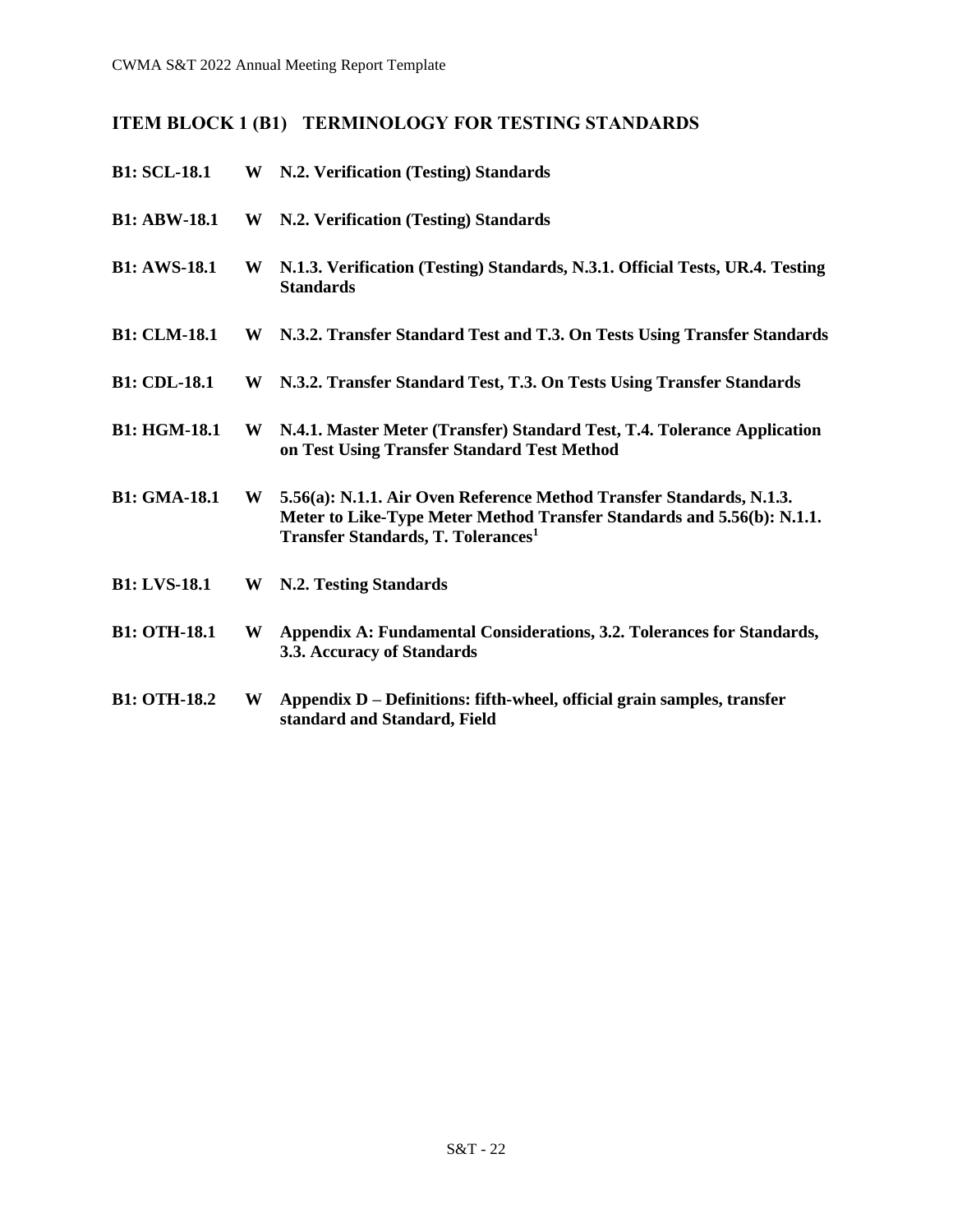<span id="page-22-0"></span>**BLOCK 2 ITEMS (B2) DEFINE TRUE VALUE FOR USE IN ERROR CALCULATIONS**

- <span id="page-22-1"></span>**B2: SCL-20.3 A S.5.4. Relationship of Minimum Load Cell Verification Interval to the Scale Division**
- <span id="page-22-2"></span>**B2: SCL-20.4 A Table 3. Parameters of Accuracy Classes.**
- <span id="page-22-3"></span>**B2: SCL-20.5 A Table S.6.3.a. Marking Requirements, Note 3.**
- <span id="page-22-4"></span>**B2: SCL-20.6 A T.N.1.2. Accuracy Classes and T.N.1.3. Scale Division.**
- <span id="page-22-5"></span>**B2: SCL-20.7 A Table 7. Maintenance Tolerances**

## <span id="page-22-6"></span>**B2: SCL-20.8 A Table 8. Recommended Minimum Load**

| CWMA Report: B2: SCL-20.3                                                                                                                                            |  |  |  |
|----------------------------------------------------------------------------------------------------------------------------------------------------------------------|--|--|--|
| <b>CWMA Report: B2: SCL-20.4</b>                                                                                                                                     |  |  |  |
| <b>CWMA Report: B2: SCL-20.5</b>                                                                                                                                     |  |  |  |
| <b>CWMA Report: B2: SCL-20.6</b>                                                                                                                                     |  |  |  |
| <b>CWMA Report: B2: SCL-20.7</b>                                                                                                                                     |  |  |  |
| <b>CWMA Report: B2: SCL-20.8</b>                                                                                                                                     |  |  |  |
| Regional recommendation to NCWM on item status:                                                                                                                      |  |  |  |
| Recommend as a Voting Item on the NCWM agenda<br>Recommend as an Information Item on the NCWM agenda<br>$\boxtimes$ Recommend as an Assigned Item on the NCWM agenda |  |  |  |
| (To be developed by an NCWM Task Group or Subcommittee)                                                                                                              |  |  |  |
| Recommend as a Developing Item on the NCWM agenda                                                                                                                    |  |  |  |
| (To be developed by source of the proposal)<br>Recommend Withdrawal of the Item from the NCWM agenda                                                                 |  |  |  |
| (In the case of new proposals, do not forward this item to NCWM)                                                                                                     |  |  |  |

No recommendation from the region to NCWM  *(If this is a new proposal, it will not be forwarded to the national committee by this region)*

**Comments and justification for the regional recommendation to NCWM:** *(This will appear in NCWM reports)* Russ Vires – SMA – B2. SCL-20.3- The SMA supports the further development of this item and the work of the Verification Scale Division (e) Task Group. Recommendation: The SMA would also like to encourage the use of the terminology "Verification Interval" for "e" and "Scale Division" for "d" in every instance that it appears in this item.

Loren Minich – KS - Items shown under consideration are not the items the task group has submitted. The SMA recommendations conflict with current task group verbiage.

Doug Musick – KS – This proposal got put into the National Committee Agenda Appendix for some reason. Hope to rebuild the task group and get cleaned up before 2022 national. "verification interval" should be "verification scale division" (e), and "displayed scale division" (d). Having (d) and (e) in the same original table was confusing to inspectors. The current task group changes won't be in Pub 16 for the 2022 National meeting.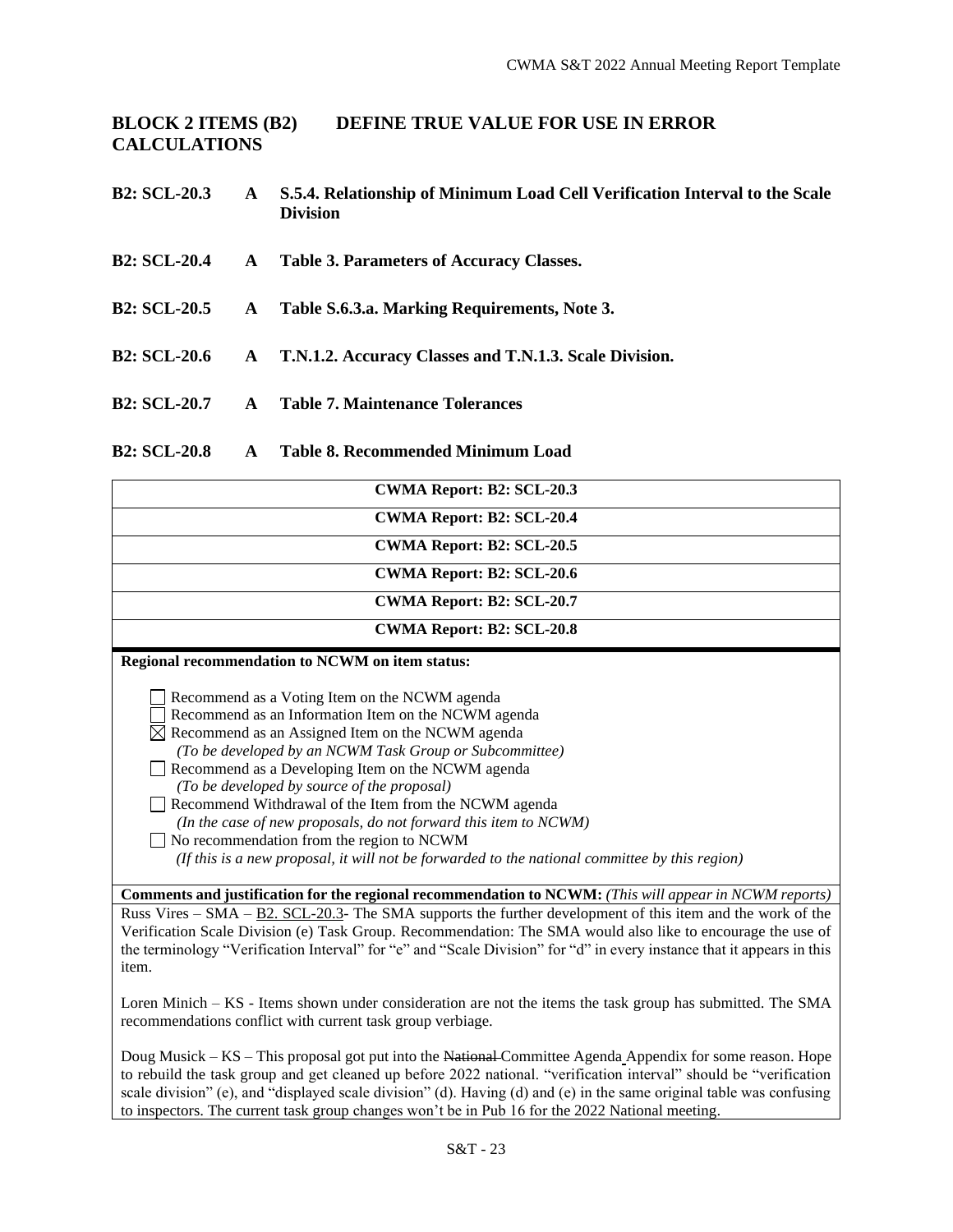Loren Minich – KS - Prefers the S&T committee to evaluate the Appendix since it's more up to date.

Russ Vires – SMA –Provides the following recommendations on the specific items: B2:SCL-20.4- The SMA recommends the following change to Table 3, Footnote 1: *Class I and II scales may be designed such that the verification scale division verification interval e does not be equal to the scale division d.* B2: SCL20.6- The SMA recommends the following change: "… *except that (d) is not used in reference*…" B2: SCL-20.7- The SMA recommends the following change: *Table 6. Maintenance Tolerances* B2: SCL-20.8- The SMA recommends striking the following language from the submitter's proposal: *Scales manufacturers are permitted to design scales where the value a verification scale division e differs from the displayed scale division d*. When taken with the SMA's recommendation for SCL-20.4, this will avoid duplication in the HB44 code.

The CWMA S&T Committee recommends this item remain as assigned.

# <span id="page-23-0"></span>**BLOCK 3 ITEMS (B3) TOLERANCES FOR DISTANCE TESTING IN TAXIMETERS AND TRANSPORTATION NETWORK SYSTEMS**

## <span id="page-23-1"></span>**B3: TXI-20.1 VD T. Tolerances**

# **CWMA Report: B3: TXI-20.1 Regional recommendation to NCWM on item status:**  $\boxtimes$  Recommend as a Voting Item on the NCWM agenda Recommend as an Information Item on the NCWM agenda Recommend as an Assigned Item on the NCWM agenda *(To be developed by an NCWM Task Group or Subcommittee)* Recommend as a Developing Item on the NCWM agenda *(To be developed by source of the proposal)*  Recommend Withdrawal of the Item from the NCWM agenda *(In the case of new proposals, do not forward this item to NCWM)* No recommendation from the region to NCWM  *(If this is a new proposal, it will not be forwarded to the national committee by this region)*

## <span id="page-23-2"></span>**B3: TNS-20.1 WD T. Tolerances**

| CWMA Report: B3: TXI-20.1                                                                                                                                                                                                                                                                                                                                                                                                                                        |  |
|------------------------------------------------------------------------------------------------------------------------------------------------------------------------------------------------------------------------------------------------------------------------------------------------------------------------------------------------------------------------------------------------------------------------------------------------------------------|--|
| Regional recommendation to NCWM on item status:                                                                                                                                                                                                                                                                                                                                                                                                                  |  |
| Recommend as a Voting Item on the NCWM agenda<br>Recommend as an Information Item on the NCWM agenda<br>Recommend as an Assigned Item on the NCWM agenda<br>(To be developed by an NCWM Task Group or Subcommittee)<br>Recommend as a Developing Item on the NCWM agenda<br>(To be developed by source of the proposal)<br>$\boxtimes$ Recommend Withdrawal of the Item from the NCWM agenda<br>(In the case of new proposals, do not forward this item to NCWM) |  |
| No recommendation from the region to NCWM                                                                                                                                                                                                                                                                                                                                                                                                                        |  |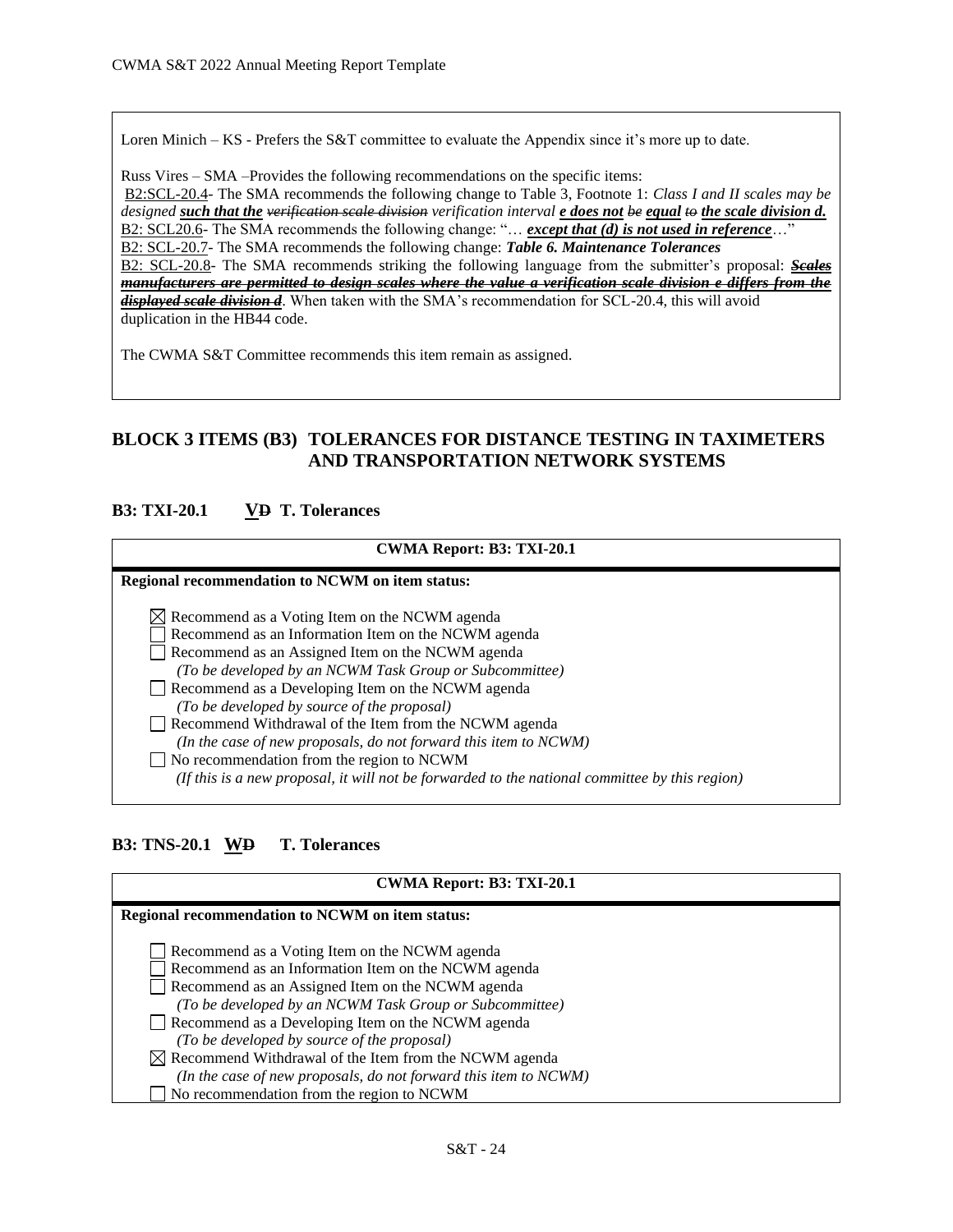*(If this is a new proposal, it will not be forwarded to the national committee by this region)*

**Comments and justification for the regional recommendation to NCWM:** *(This will appear in NCWM reports)* Charlie Stutesman –  $KS$  – Interested to know why the tolerance isn't consistent with underregistration and overregistration.

The submitter of this item provided an updated proposal on March 23, 2022, which is posted on the NCWM website. This update clarified the tolerances for TXI-20.1 and recommended withdrawal of TNS-20.1.

#### B3: TXI-20.1

The CWMA S&T Committee recommends withdrawal of TNS-20.1 per the submitter's request. The Committee recommends that TXI-20.1 proceed to voting status as presented in the March 23, 2022, updated proposal:

#### **T.1. Tolerance Values.**

**T.1.1. On Distance Tests.** – Maintenance and acceptance tolerances for taximeters shall be as follows:

#### **T.1.1.1 Meters Using Distance generated from sources physically connected to the vehicle (e.g OBD sensor).**

(a) On Overregistration: 1 % of the interval under test.

(b) On Underregistration: 4 % of the interval under test, with an added tolerance of 30 m or 100 ft whenever the initial interval is included in the interval under test.

#### **T.1.1.2 Meters Using Distance generated from sources not physically connected to the vehicle (e.g navigation satellite system such as GPS and /or other location services).**

- **(**a) **On Overregistration: 2.5 %**
- **(b) On Underregistration: 2.5 %**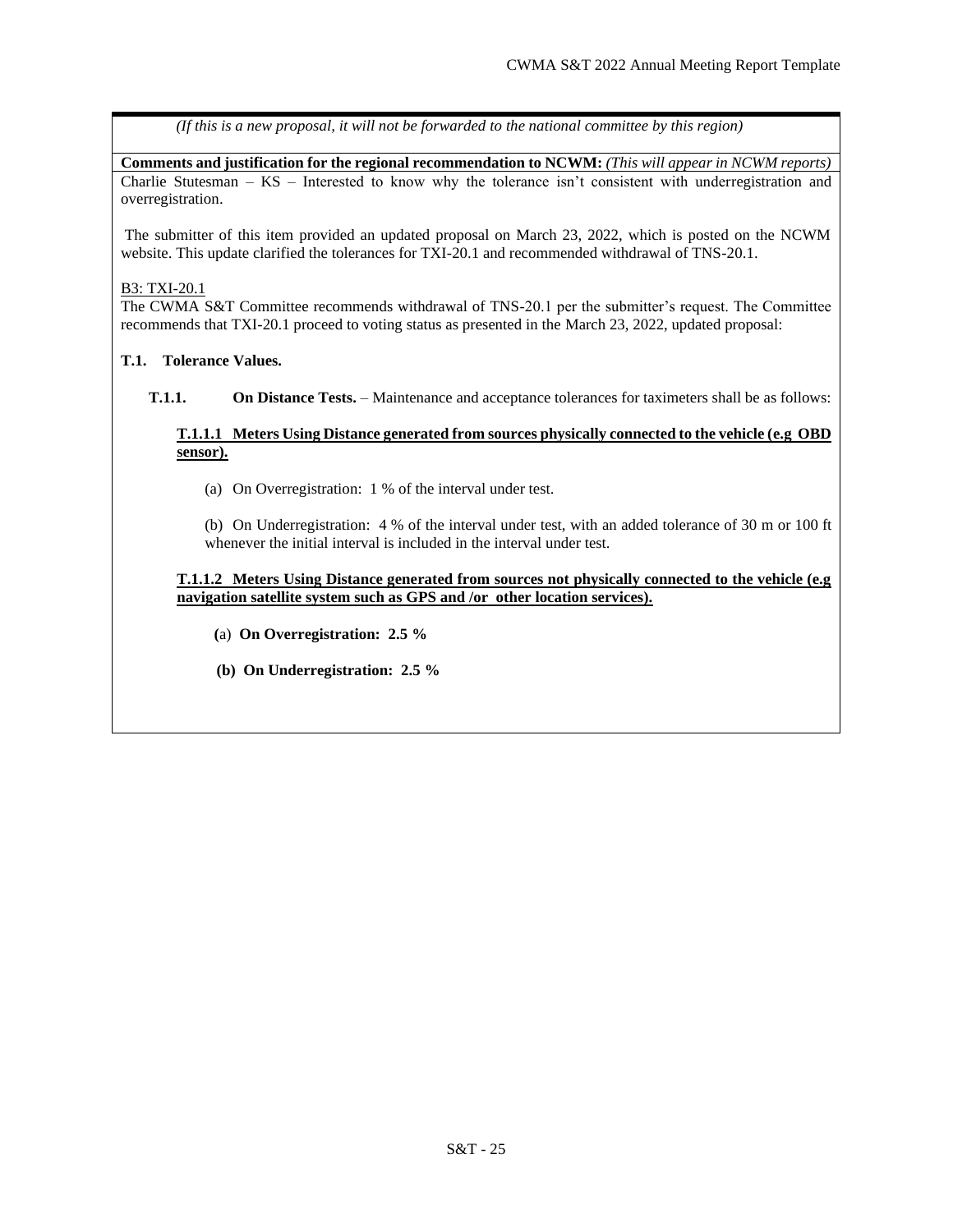## <span id="page-25-0"></span>**BLOCK 4 ITEMS (B4) ELECTRONICALLY CAPTURED TICKETS OR RECEIPTS**

- <span id="page-25-1"></span>**B4: GEN-21.2 D** G-S.5.6. Recorded Representations.
- <span id="page-25-2"></span>**B4: LMD-21.2 D** S.1.6.5. Money Value Computations., UR.3. Use of a Device.
- <span id="page-25-3"></span>**B4: VTM-21.1 D S.1.1. Primary Elements., UR.2. User Requirements**
- <span id="page-25-4"></span>**B4: LPG-21.1 D S.1.1. Primary Elements., UR.2. User Requirements**
- <span id="page-25-5"></span>**B4: CLM-21.1 D S.1.4.1. Printed TicketRecorded Representation., UR.2.6.3. Printed TicketRecorded Representation**
- <span id="page-25-6"></span>**B4: MLK-21.1 D S.1.4.2. Printed Ticket Recorded Representation., UR.2.6.3. Printed TicketRecorded Representation.**
- <span id="page-25-7"></span>**B4: MFM-21.2 D S.6. PrinterRecorded Representations., UR.2.6. Ticket Printer, Customer Ticket, Recorded Representation., UR.3.4. Printed Ticket. Recorded Representation.**
- <span id="page-25-8"></span>**B4: CDL-21.1 D S.1.4.1. Printed TicketRecorded Representations., UR.2.4.2. Tickets or Invoices. Recorded Representation.**
- <span id="page-25-9"></span>**B4: HGM-21.1 D S.2.6. Recorded Representations, Point of Sale Systems., S.6. Printer. Recording Element., UR.3.2. Vehicle-mounted Measuring Systems Ticket Printer Recording Element., UR.3.3. Printed Ticket. Recorded Representation.**
- <span id="page-25-10"></span>**B4: OTH-21.2 D Appendix D - Definitions.: recorded representations, recording element.**

| <b>CWMA Report: B4: GEN-21.2</b> |
|----------------------------------|
| <b>CWMA Report: B4: LMD-21.2</b> |
| <b>CWMA Report: B4: VTM-21.1</b> |
| CWMA Report: B4: LPG-21.1        |
| <b>CWMA Report: B4: CLM-21.1</b> |
| <b>CWMA Report: B4: MFM-21.2</b> |
| <b>CWMA Report: B4: MLK-21.1</b> |
| CWMA Report: B4: CDL-21.1        |
| CWMA Report: B4: HGM-21.1        |
| <b>CWMA Report: B4: OTH-21.2</b> |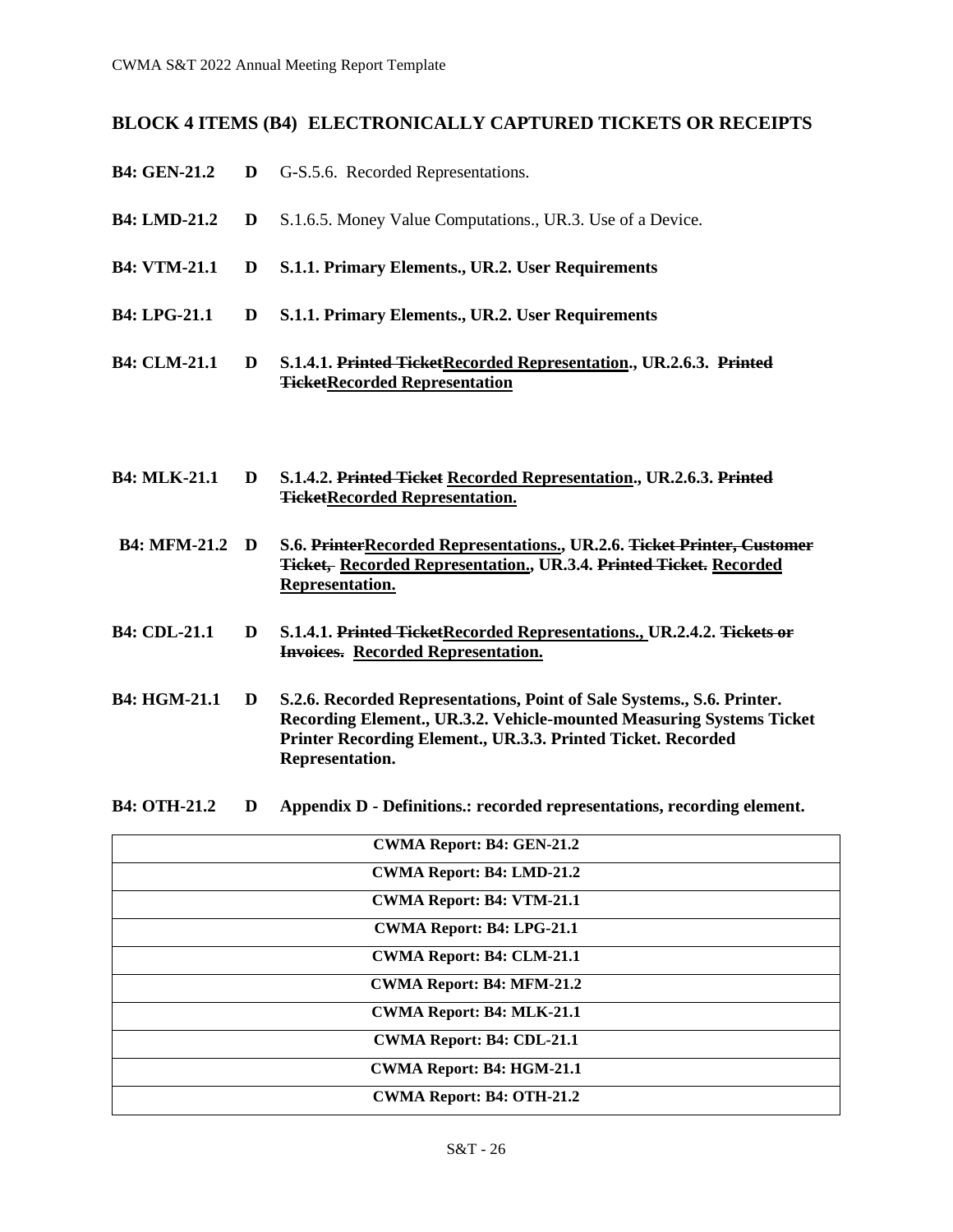| Regional recommendation to NCWM on item status:                                                                                                                                                                                                                                                                                                                                                                                                                                                                                                                                                                 |
|-----------------------------------------------------------------------------------------------------------------------------------------------------------------------------------------------------------------------------------------------------------------------------------------------------------------------------------------------------------------------------------------------------------------------------------------------------------------------------------------------------------------------------------------------------------------------------------------------------------------|
| Recommend as a Voting Item on the NCWM agenda<br>Recommend as an Information Item on the NCWM agenda<br>Recommend as an Assigned Item on the NCWM agenda<br>(To be developed by an NCWM Task Group or Subcommittee)<br>$\boxtimes$ Recommend as a Developing Item on the NCWM agenda<br>(To be developed by source of the proposal)<br>Recommend Withdrawal of the Item from the NCWM agenda<br>(In the case of new proposals, do not forward this item to NCWM)<br>No recommendation from the region to NCWM<br>(If this is a new proposal, it will not be forwarded to the national committee by this region) |
| <b>Comments and justification for the regional recommendation to NCWM:</b> (This will appear in NCWM reports)<br>Charlie Stutesman – KS – Should remain as developing. The item will be ready to present for status upgrade during<br>the 2023 Interim meeting, or will be withdrawn.                                                                                                                                                                                                                                                                                                                           |

Russ Vires – SMA - The SMA supports this item. The SMA recognizes the importance of providing flexible options for recorded representations to the consumer.

The CWMA S&T Committee recommends this item remain as developing per the submitter's request.

# <span id="page-26-0"></span>**ITEM BLOCK 5 (B5) DEFINE "FIELD REFERENCE STANDARD"**

<span id="page-26-4"></span><span id="page-26-3"></span><span id="page-26-2"></span><span id="page-26-1"></span>

| <b>B5: CLM-18.2</b>       |   | W N.3.2. Transfer Standard Test and T.3. On Tests Using Transfer Standards                                                        |
|---------------------------|---|-----------------------------------------------------------------------------------------------------------------------------------|
| <b>B5: CDL-18.2</b>       | W | N.3.2. Transfer Standard Test and T.3. On Tests Using Transfer Standards                                                          |
| <b>B5: HGM-18.2</b>       | W | N.4.1. Master Meter (Transfer) Standard Test and T.4. Tolerance<br><b>Application on Test Using Transfer Standard Test Method</b> |
| <b>B5: OTH-18.3</b>       | W | Appendix D - Definitions: field reference standard meter-and transfer<br>standard                                                 |
| <b>BLOCK 6 ITEMS (B6)</b> |   | <b>COMMERCIAL AND LAW ENFORCEMENT, AXLE AND</b><br><b>AXLE GROUP WEIGHTS</b>                                                      |
| <b>B6: SCL-22.1</b>       | D | <b>Recorded Representation of Axle or Axle Group Weights</b>                                                                      |
| <b>B6: SCL-22.3</b>       | D | UR.3.3. Single-Draft Vehicle Weighing., and UR.3.4. Axle and Axle Group<br><b>Weight Values.</b>                                  |
|                           |   | CWMA Donomic D6. CCL 22.1                                                                                                         |

<span id="page-26-7"></span><span id="page-26-6"></span><span id="page-26-5"></span>

| <b>CWMA Report: B6: SCL-22.1</b>                |
|-------------------------------------------------|
| <b>CWMA Report: B6: SCL-22.3</b>                |
| Regional recommendation to NCWM on item status: |
| Recommend as a Voting Item on the NCWM agenda   |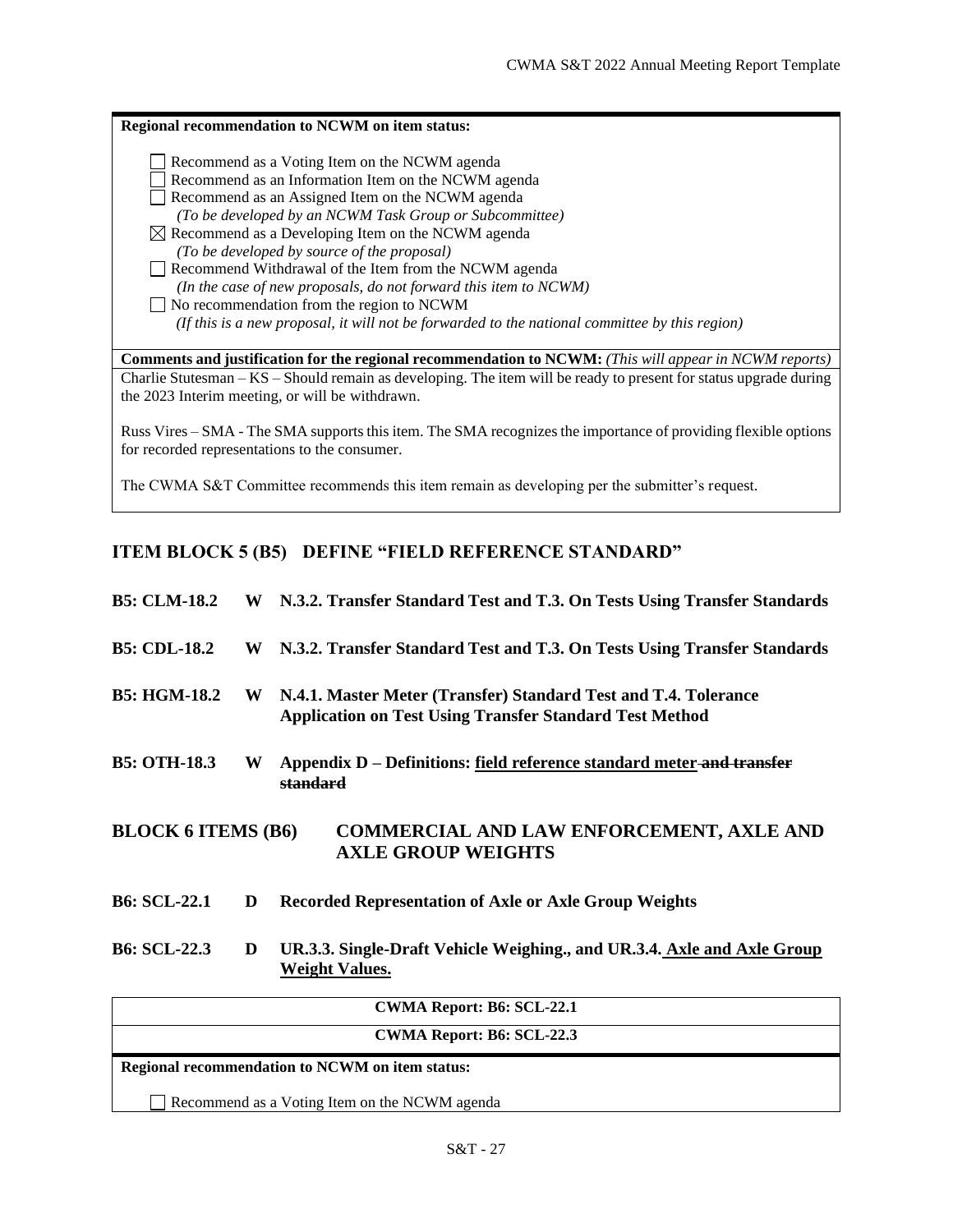| Recommend as an Information Item on the NCWM agenda                                                                                                                                                                                                                                                                                    |
|----------------------------------------------------------------------------------------------------------------------------------------------------------------------------------------------------------------------------------------------------------------------------------------------------------------------------------------|
| Recommend as an Assigned Item on the NCWM agenda                                                                                                                                                                                                                                                                                       |
| (To be developed by an NCWM Task Group or Subcommittee)                                                                                                                                                                                                                                                                                |
| $\boxtimes$ Recommend as a Developing Item on the NCWM agenda                                                                                                                                                                                                                                                                          |
| (To be developed by source of the proposal)                                                                                                                                                                                                                                                                                            |
| Recommend Withdrawal of the Item from the NCWM agenda                                                                                                                                                                                                                                                                                  |
| (In the case of new proposals, do not forward this item to NCWM)                                                                                                                                                                                                                                                                       |
| $\Box$ No recommendation from the region to NCWM                                                                                                                                                                                                                                                                                       |
| (If this is a new proposal, it will not be forwarded to the national committee by this region)                                                                                                                                                                                                                                         |
|                                                                                                                                                                                                                                                                                                                                        |
| <b>Comments and justification for the regional recommendation to NCWM:</b> (This will appear in NCWM reports)                                                                                                                                                                                                                          |
| Jan Konijnenburg – NIST OWM – This proposal has been amended and items are in developing status. Soliciting                                                                                                                                                                                                                            |
| additional feedback from the community for each item in Block 6.                                                                                                                                                                                                                                                                       |
|                                                                                                                                                                                                                                                                                                                                        |
| Russ Vires – SMA - The SMA recommends that Block 6 be broken apart into two (2) individual items. Each of                                                                                                                                                                                                                              |
| these items deals with a separate topic that needs to be discussed individually.                                                                                                                                                                                                                                                       |
| Regarding B6: SCL-22.1: The SMA supports this item with the following changes: "S.1.14.1. Axle and Axle Group                                                                                                                                                                                                                          |
| Loads. - All recorded representations of the different axle and axle group loads of a vehicle when weighed in a                                                                                                                                                                                                                        |
| single draft on a multi-independent platform vehicle scale system shall be identified by providing indication of                                                                                                                                                                                                                       |
| either:"                                                                                                                                                                                                                                                                                                                               |
| Identifying the recorded weight values for the axle/axle groups as required in $S.1.14.1(a)$ is only necessary when                                                                                                                                                                                                                    |
| the vehicle can be weighed in a single draft.                                                                                                                                                                                                                                                                                          |
|                                                                                                                                                                                                                                                                                                                                        |
| Russ Vires – SMA - Regarding B6: SCL-22.3-The SMA supports the intent of this item, and believes that additional                                                                                                                                                                                                                       |
| work is necessary.                                                                                                                                                                                                                                                                                                                     |
|                                                                                                                                                                                                                                                                                                                                        |
| $\mathbf{T}^{1}$ , $\mathbf{C}^{1}$ $\mathbf{C}^{1}$ $\mathbf{D}^{1}$ $\mathbf{T}^{2}$ $\mathbf{C}^{1}$ , $\mathbf{D}^{2}$ , $\mathbf{D}^{2}$ , $\mathbf{D}^{2}$ , $\mathbf{D}^{2}$ , $\mathbf{D}^{2}$ , $\mathbf{D}^{2}$ , $\mathbf{D}^{2}$ , $\mathbf{D}^{2}$ , $\mathbf{D}^{2}$ , $\mathbf{D}^{2}$ , $\mathbf{D}^{2}$ , $\mathbf{D$ |

The CWMA S&T Committee recommends this item remain in developing status per the submitter's request.

# <span id="page-27-0"></span>**BLOCK 7 ITEMS (B7) TOLERANCES ON TESTS USING TRANSFER STANDARDS**

## <span id="page-27-1"></span>**B7: CLM-22.1 V D T.3. On Tests Using Type 2 Transfer Standards.**

<span id="page-27-2"></span>**B7: CDL-22.1 V DT.3. On Tests Using Type 2 Transfer Standards.**

# <span id="page-27-3"></span>**B7: HGM-22.1 V DT.4. Tolerance Application on Tests Using Type 2 Transfer Standard Test Method.**

| <b>CWMA Report: B7: CLM-22.1</b>                          |
|-----------------------------------------------------------|
| <b>CWMA Report: B7: CDL-22.1</b>                          |
| CWMA Report: B7: HGM-22.1                                 |
| Regional recommendation to NCWM on item status:           |
| $\boxtimes$ Recommend as a Voting Item on the NCWM agenda |
| Recommend as an Information Item on the NCWM agenda       |
| Recommend as an Assigned Item on the NCWM agenda          |
| (To be developed by an NCWM Task Group or Subcommittee)   |
| Recommend as a Developing Item on the NCWM agenda         |
| (To be developed by source of the proposal)               |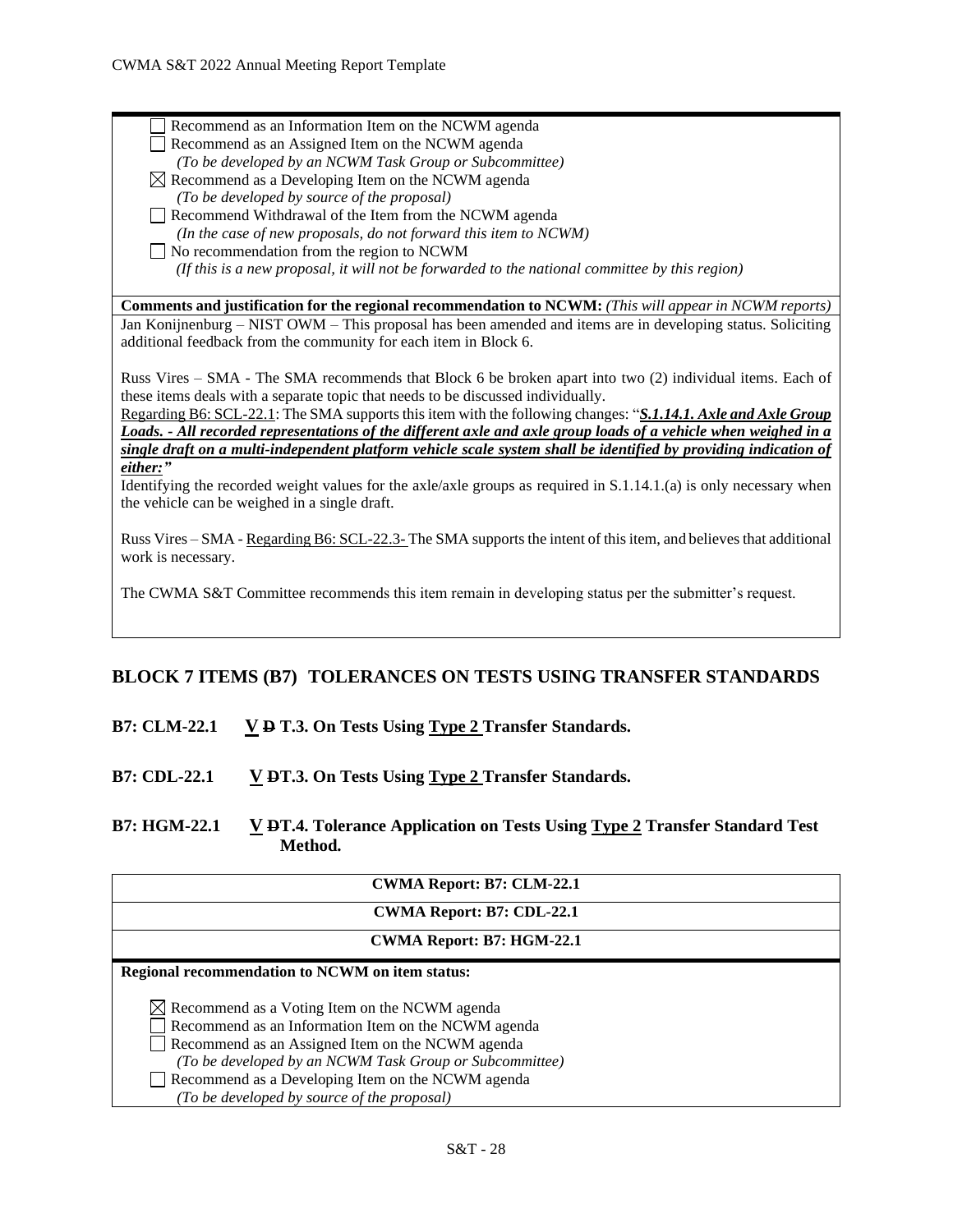Recommend Withdrawal of the Item from the NCWM agenda

- *(In the case of new proposals, do not forward this item to NCWM)*
- No recommendation from the region to NCWM

 *(If this is a new proposal, it will not be forwarded to the national committee by this region)*

**Comments and justification for the regional recommendation to NCWM:** *(This will appear in NCWM reports)* Bob Murnane – Seraphin - Remain developing, can't move to voting item unless OTH-22.1 does move to voting.

The CWMA S&T Committee recommends this moves forward as a voting item, with the understanding that Block 8 must first pass.

# <span id="page-28-0"></span>**BLOCK 8 ITEMS (B8) TOLERANCES ON TESTS USING TRANSFER 8STANDARDS, APPENDIX A - TOLERANCES FOR STADARDS, AND APPENDIX D – FIELD STANARDS AND TRANSFER STANDARDS**

## <span id="page-28-1"></span>**B8: GEN-19.1 V D G-T.5. Tolerances on Tests When Transfer Standards are Used., Appendix A, Section 3.2. Tolerances for Standards., and Appendix D – Definitions: standards, field., transfer standard. and standard, transfer.**

## <span id="page-28-2"></span>**B8: OTH-22.1 V D Appendix A: Fundamental Considerations, 3. Testing Apparatus**

| CWMA Report: B8: GEN-19.1                                                                                                                                                                                                                                                                                                                                                                                                                                                                        |
|--------------------------------------------------------------------------------------------------------------------------------------------------------------------------------------------------------------------------------------------------------------------------------------------------------------------------------------------------------------------------------------------------------------------------------------------------------------------------------------------------|
| <b>CWMA Report: B8: OTH-22.1</b>                                                                                                                                                                                                                                                                                                                                                                                                                                                                 |
| Regional recommendation to NCWM on item status:                                                                                                                                                                                                                                                                                                                                                                                                                                                  |
| $\boxtimes$ Recommend as a Voting Item on the NCWM agenda<br>Recommend as an Information Item on the NCWM agenda<br>Recommend as an Assigned Item on the NCWM agenda<br>(To be developed by an NCWM Task Group or Subcommittee)<br>Recommend as a Developing Item on the NCWM agenda<br>(To be developed by source of the proposal)                                                                                                                                                              |
| Recommend Withdrawal of the Item from the NCWM agenda<br>(In the case of new proposals, do not forward this item to NCWM)<br>No recommendation from the region to NCWM<br>(If this is a new proposal, it will not be forwarded to the national committee by this region)                                                                                                                                                                                                                         |
|                                                                                                                                                                                                                                                                                                                                                                                                                                                                                                  |
| <b>Comments and justification for the regional recommendation to NCWM:</b> (This will appear in NCWM reports)                                                                                                                                                                                                                                                                                                                                                                                    |
| Bob Murnane – Seraphin - Transfer standard is already included in HB44 but it isn't defined.<br>This doesn't preclude the ability for The Director to approve transfer standards.<br>HB44 doesn't specify the frequency of testing intervals; cast iron vs stainless steel weights as an example.<br>G.UR.4.1 already states the owner or operator must maintain the equipment, which includes the accuracy.<br>States have different interval requirements. Recommends moving to a voting item. |
| Jan Konijnenburg - NIST OWM - State and industry have a need to use various types of test standards to evaluate<br>commercial devices installed in the marketplace. NIST OWM recognizes the need to use various standards to test<br>commercial devices and support the use of these standards when test data supports its use.                                                                                                                                                                  |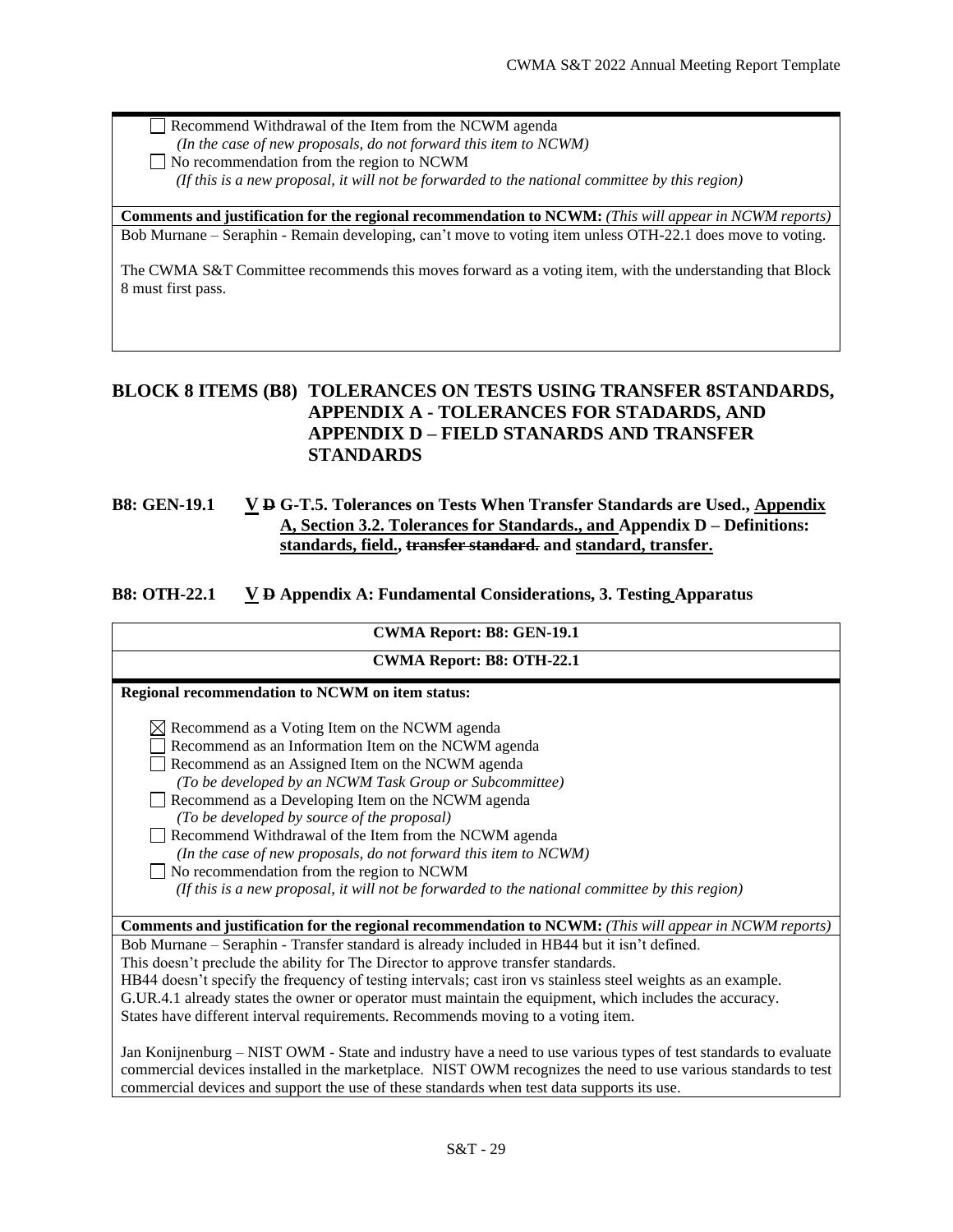Block 8 clarifies the use and definition of three types of standards to be included in NIST HB 44: (1) Fields Standards, (2) Type 1 Transfer Standards and (3) Type 2 Transfer Standards; it provides an equation that should be used to calculate the tolerances when Type 2 transfer standards are used; provides definitions for Field Standards, Type 1 Transfer Standards and Type 2 Transfer Standards, and provides clarification that the State Director has the authority to approve the use of standard and that specific requirements in NIST HB 44 code are not necessary to approve a standard for use.

Two items, LPG-15.1 and MFM-15.1 in the Interim Meeting Report (Publication 16), include a purpose statement that the proposals are added to allow field standard meters to be used to test and place into service dispensers and delivery system flow meters. Block 8 items clarify what has always been recognized in NIST HB 44 concerning the responsibility for acceptance of a standard and notes that specific code changes are not necessary for a field standard to be adequate for use.

In addition to the changes in Block 8, a new form 15 for the 2023 cycle which is not included in the 2022 Publication 16 and has not been addressed separately in the 2022 NIST OWM Technical Analysis but has been circulated to the Spring 2022 Regional Associations (NEWMA and CWMA)

This new Form 15 adds a General Code requirement so that rather than revising a specific code in Handbook 44 every time a new field or transfer standard is proposed or developed, an overall statement in the General Code recognizes the use of other field and transfer standards that meet the requirements for use as field or transfer standards. The proposal is as follows:

G-N.3. Test Methods. – Permissible test methods for verifying compliance of weighing and measuring systems with the provisions of the General Code and Specific Codes include, but are not limited to, test methods and apparatus that have been approved by the State Director of weights and measures as outlined in Appendix A - Fundamental Considerations, Section 3. Testing Apparatus.

NIST OWM also observed that the definitions in Block 8 should include appropriate references to the NIST HB 44 codes.

OWM Recommendation: The submitters agree that these items, GEN-19.1 and OTH-22.1 are fully developed and requested that this S&T committee consider that Block 8 item be a Voting Item in 2023.

Charlie Stutesman – KS – GEN-19.1 line 29 – strike "as determined by the Director" "short term" and "extended term" are ambiguous phrases.

Loren Minich – KS – Page 277 line 41 regarding a Type 2 transfer standard not being stable or valid over extended time, but OTH-22.1 page 279 line 28 says the Type 2 standard must be stable and valid. Mr. Minich would like to keep as developing.

Doug Musick – KS - Page 277 definitions: having the 1/3 rule in the code (and not in an appendix) is helpful. Suggested that Type 2 should go away and just have a single "transfer standard" definition.

Michael Keilty – Endress+Hauser – "Short term", "extended period of time", "short period of time", "stable", "valid" are arbitrary; who defines this? Who is going to establish this time period and qualifications of devices? Are we establishing a program for that? API chapter 4.8 dictates 5 year calibration intervals for small volume provers, for example.

The CWMA S&T Committee recommends this moves forward as a voting item.

Russ Vires – SMA - Supports OTH-22.1 as developing. Stakeholders need to review and provide input to the submitter.

The CWMA S&T Committee recommends this moves forward as a voting item.